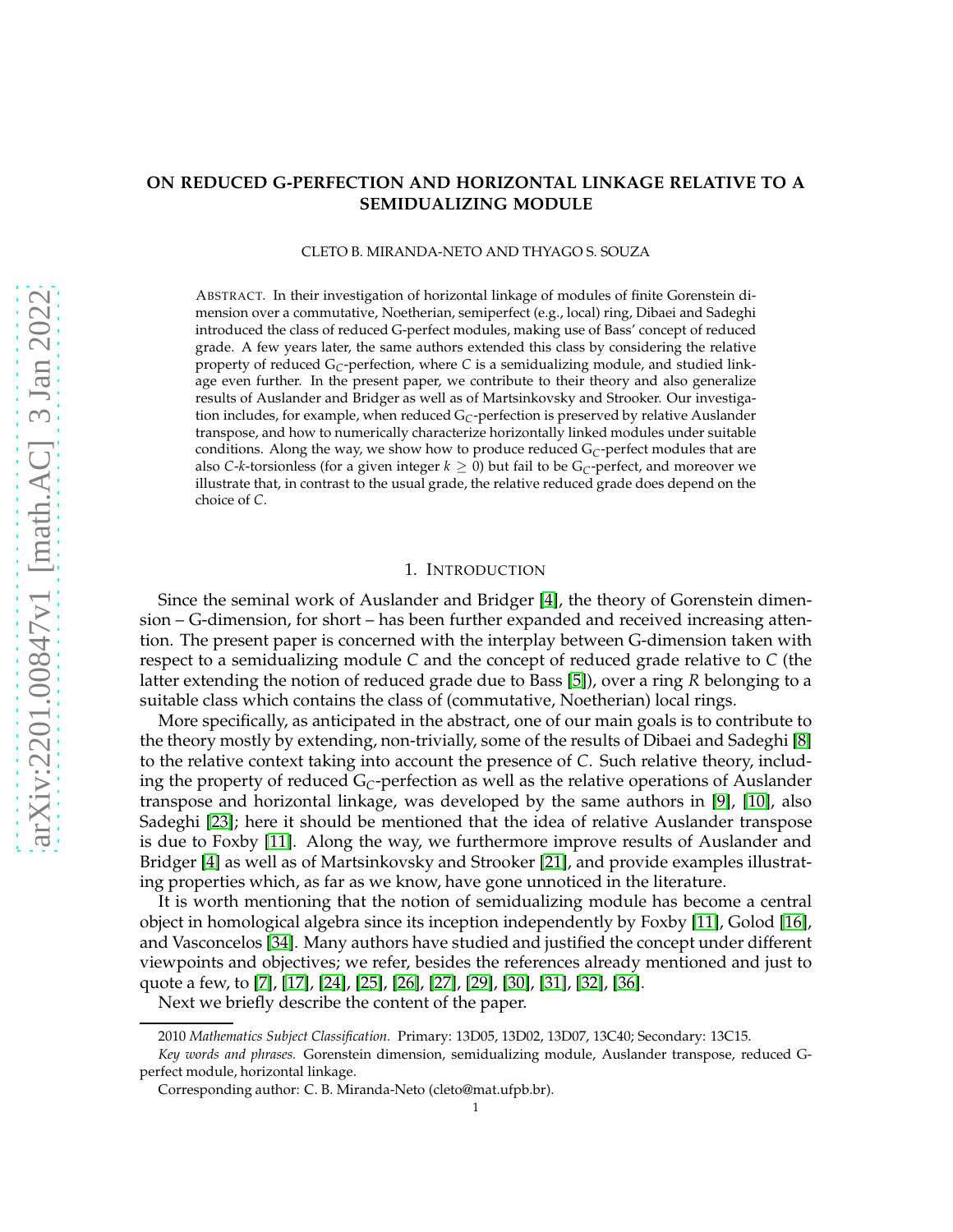Basic notions and auxiliary facts are collected in Section [2.](#page-1-0) The central concept of reduced G*C*-perfect module is defined and studied systematically in Section [3,](#page-5-0) where in particular an equality is given connecting the G*C*-dimension of such a module with the G*C*-dimensions of certain related modules, for instance its relative Auslander transpose (see Theorem [3.8\)](#page-8-0). The same section provides examples, which seem to be new, illustrating that (in grade zero) the relative reduced grade may depend on the choice of *C* (see Example [3.3\)](#page-6-0). In Section [4,](#page-11-0) some results of Auslander and Bridger [\[4\]](#page-21-0) are extended to the context of G*C*-dimension, and formulas are presented relating the grade and the reduced grade with respect to *C*. In Example [4.4](#page-12-0) a recipe is given to produce reduced G*C*-perfect modules that are not G*C*-perfect. The main result of the section is Theorem [4.5](#page-14-0) as it investigates conditions under which the reduced G*C*-perfect property is preserved under the operation of taking Auslander transpose with respect to *C*. A main consequence is Corollary [4.8,](#page-15-0) which is a generalization of Dibaei and Sadeghi [\[8,](#page-21-2) Corollary 3.6]. In Section [5,](#page-16-0) the interplay between reduced G*C*-perfection and horizontal linkage is treated, and improvements are given of some results of Martsinkovsky and Strooker [\[21\]](#page-21-7) and of Dibaei and Sadeghi [\[8\]](#page-21-2); for instance, Theorem [5.6](#page-16-1) generalizes [\[21,](#page-21-7) Theorem 1], and Theorem [5.14](#page-18-0) significantly extends [\[8,](#page-21-2) Proposition 3.5(ii)]; the latter theorem, in an appropriate setting, characterizes horizontally linked modules numerically. Finally, in Section [6,](#page-19-0) the class of *C*-*k*-torsionless modules, for an integer  $k \geq 0$ , is invoked and shown to afford no general containment with respect to the class of reduced G*C*-perfect modules, as observed in Remark [6.2.](#page-19-1) A necessary and sufficient condition for a reduced G*C*-perfect module to be *C*-*k*-torsionless is provided by Proposition [6.3,](#page-19-2) and in Example [6.6](#page-20-0) a family of modules lying in the intersection of the two classes is described.

### 2. PRELIMINARIES AND AUXILIARY RESULTS

<span id="page-1-0"></span>Throughout the paper, by *ring* we mean a semiperfect Noetherian commutative ring with multiplicative identity 1. Wherever it appears, *R* stands for a ring. By a *finite R*module we mean a finitely generated *R*-module. For general homological algebra, we refer to [\[35\]](#page-22-1).

Recall that, in the present commutative context, a ring is semiperfect if and only if it is a direct product of finitely many local rings (see [\[20,](#page-21-20) Theorem 23.11]). Thus, every local commutative ring is semiperfect. We point out that semiperfection is (implicitly) required in this paper essentially due to the fact that, over any ring with this property, every finite module possesses a projective cover, hence a minimal presentation. Moreover, there is a useful operator which is well-defined in this setting and allows for a deeper investigation of horizontal linkage of modules; such operator, typically denoted by  $\lambda$  (see [\[21\]](#page-21-7)), will be considered later on.

We invoke some well-known important notions and auxiliary facts.

**Definition 2.1.** A finite *R*-module *C* is called a *semidualizing* module if the following properties hold:

- (i) The homothety morphism  $R \to \text{Hom}_R(C, C)$  is an isomorphism;
- (ii)  $\text{Ext}^{i}_{R}(C, C) = 0$  for all  $i > 0$ .

If, in addition, *C* has finite injective dimension over *R*, then *C* is said to be a *dualizing* module.

**Remark 2.2.** It is evident that *R* is semidualizing as a module over itself. If *R* is a Cohen-Macaulay local ring having a canonical module *ω<sup>R</sup>* (which exists if and only if *R* is a homomorphic image of a Gorenstein local ring), then  $\omega_R$  is a dualizing module. There are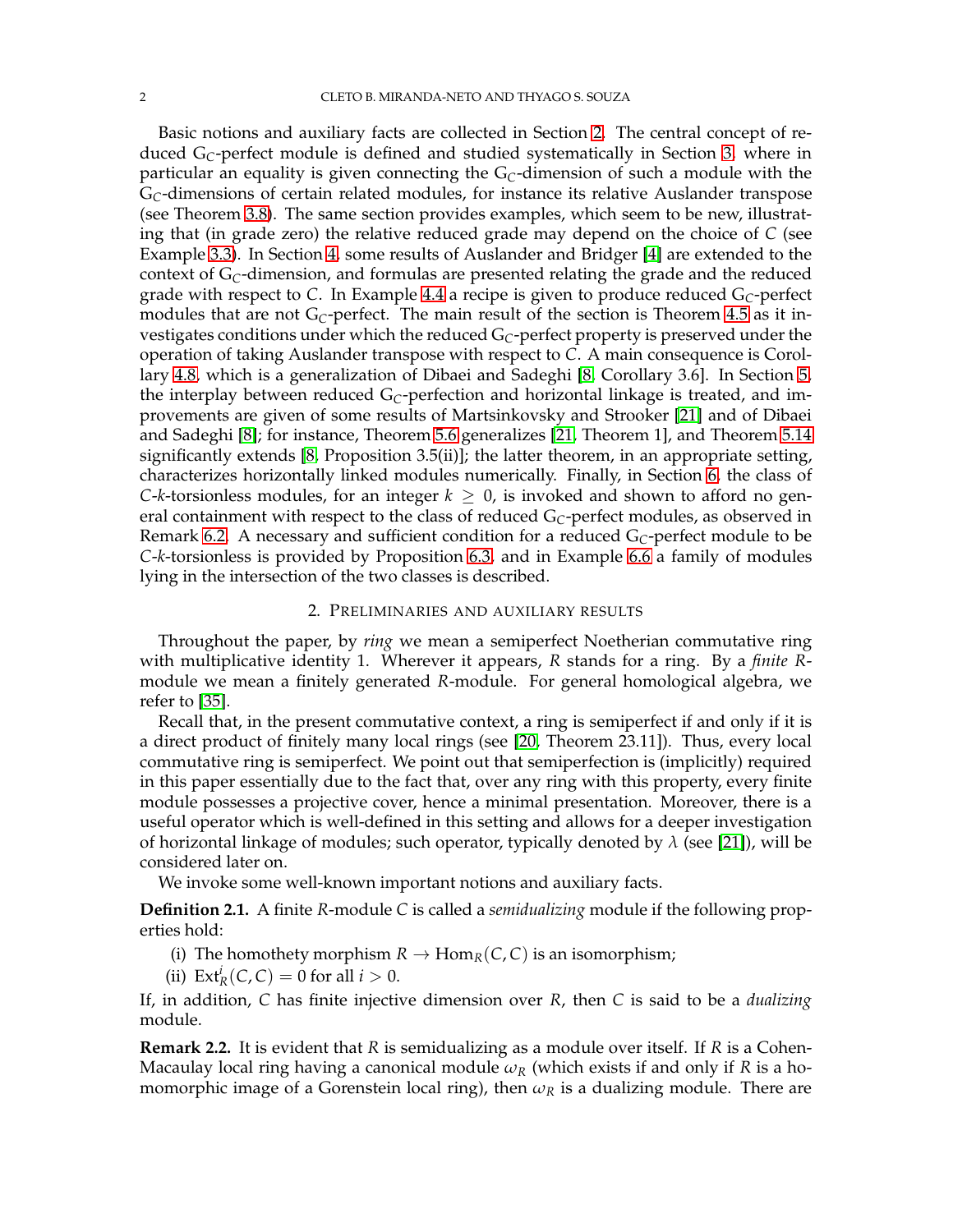plenty of examples of local rings admitting a semidualizing module which is neither free nor dualizing; see, for instance, [\[2,](#page-21-21) Example 5.3] and [\[19,](#page-21-22) Example 1.2].

**Notation 2.3.** In the entire paper, *C* stands (wherever it appears) for a semidualizing module over a given ring *R*. We denote by  $(-)^{C}$  =  $Hom<sub>R</sub>(−, C)$  the duality functor with respect to *C*. In the particular case where  $C = R$ , we use the typical notation  $(-)^* =$ Hom<sub>*R*</sub>(-, *R*). If *M* is an *R*-module, we denote by  $\sigma_M^C$ :  $M \to M^{CC}$  the natural biduality map with respect to *C*, which is defined by  $\sigma_M^C(x)(f) = f(x)$  for any  $x \in M$  and  $f \in M^C$ .

**Definition 2.4.** A finite *R*-module *M* is called *C-reflexive* if  $\sigma_M^C$  is an isomorphism.

**Definition 2.5.** A finite *R*-module *M* is said to be *totally C-reflexive* if *M* is *C*-reflexive and

$$
Ext_R^i(M, C) = Ext_R^i(M^C, C) = 0
$$

for all  $i > 0$ . In particular, if  $C = R$ , a totally *R*-reflexive module is simply a totally reflexive module in the usual sense.

The result below describes the behavior of total *C*-reflexivity along a short exact sequence.

<span id="page-2-2"></span>**Proposition 2.6.** ([\[28,](#page-21-23) Proposition 5.1.1 and Proposition 5.1.3])*. Consider a short exact sequence of finite R-modules*  $0 \rightarrow M' \rightarrow M \rightarrow \overline{M}'' \rightarrow 0$ . If  $\overline{M}'$ ,  $M''$  or  $M$ ,  $M''$  are totally *C-reflexive, then the third module is totally C-reflexive as well. If M*′ , *M are totally C-reflexive* and  $\text{Ext}^1_R(M'',C) = 0$ , then M'' is totally C-reflexive.

Next, we recall the definition of G<sub>C</sub>-dimension, i.e. Gorenstein dimension with respect to *C*. For a comprehensive treatment of the general theory on this invariant, we refer to [\[28\]](#page-21-23).

**Definition 2.7.** Let *M* be a finite *R*-module. A G*C-resolution* of *M* is an exact sequence

$$
\cdots \to X_i \to X_{i-1} \to \cdots \to X_0 \to M \to 0
$$

such that  $X_i$  is totally C-reflexive for all  $i \geq 0$ . Note that every finite projective *R*-module is totally *C*-reflexive (see [\[28,](#page-21-23) Proposition 2.1.13(b)]), and hence every finite *R*-module admits a  $G_C$ -resolution. The smallest non-negative integer *n* for which there exists a  $G_C$ -resolution

$$
0 \to X_n \to X_{n-1} \to \cdots \to X_0 \to M \to 0
$$

is the  $G_C$ -dimension of M, and in this case we write  $G_C$ -dim<sub>R</sub> $(M) = n$ . If such *n* does not exist, we say that *M* has *infinite* G<sub>C</sub>-*dimension* and we write  $G_C$ -dim<sub>*R*</sub>(*M*) =  $\infty$ . Note that by taking  $C = R$  we recover the usual Gorenstein dimension G-dim<sub>*R*</sub>(*M*) of *M*.

<span id="page-2-1"></span>**Remark 2.8.** A finite *R*-module *M* is totally *C*-reflexive if and only if  $G_C$ -dim<sub>*R*</sub>(*M*) = 0. If *M*, *N* are finite *R*-modules, [\[28,](#page-21-23) Proposition 2.1.4] gives that  $G_C$ -dim<sub>*R*</sub>( $M \oplus N$ ) = 0 if and only if  $G_C$ -dim<sub>*R*</sub>(*M*) = 0 and  $G_C$ -dim<sub>*R*</sub>(*N*) = 0.

<span id="page-2-0"></span>**Proposition 2.9.** ([\[28,](#page-21-23) Proposition 6.1.7])*. Let M be a non-zero finite R-module of finite* G*Cdimension. Then*

$$
G_C\text{-dim}_R(M) = \sup\{i \geq 0 \mid \text{Ext}^i_R(M, C) \neq 0\}.
$$

<span id="page-2-3"></span>**Proposition 2.10.** ([\[28,](#page-21-23) Proposition 6.1.8])*. Consider a short exact sequence of finite R-modules*  $0 \to M' \to M \to M'' \to 0$ . If two of them have finite  $G_C$ -dimension, then so does the third.

<span id="page-2-4"></span>**Proposition 2.11.** ([\[28,](#page-21-23) Proposition 6.1.10])*. Consider a short exact sequence of finite R-modules of finite*  $G_C$ -dimension  $0 \to M' \to M \to M'' \to 0$ . If  $G_C$ -dim<sub>*R*</sub>( $M$ ) = 0 and  $G_C$ -dim<sub>*R*</sub>( $M''$ ) > 0, then  $G_C$ -dim<sub>*R*</sub>( $M'$ ) =  $G_C$ -dim<sub>*R*</sub>( $M''$ ) – 1*.*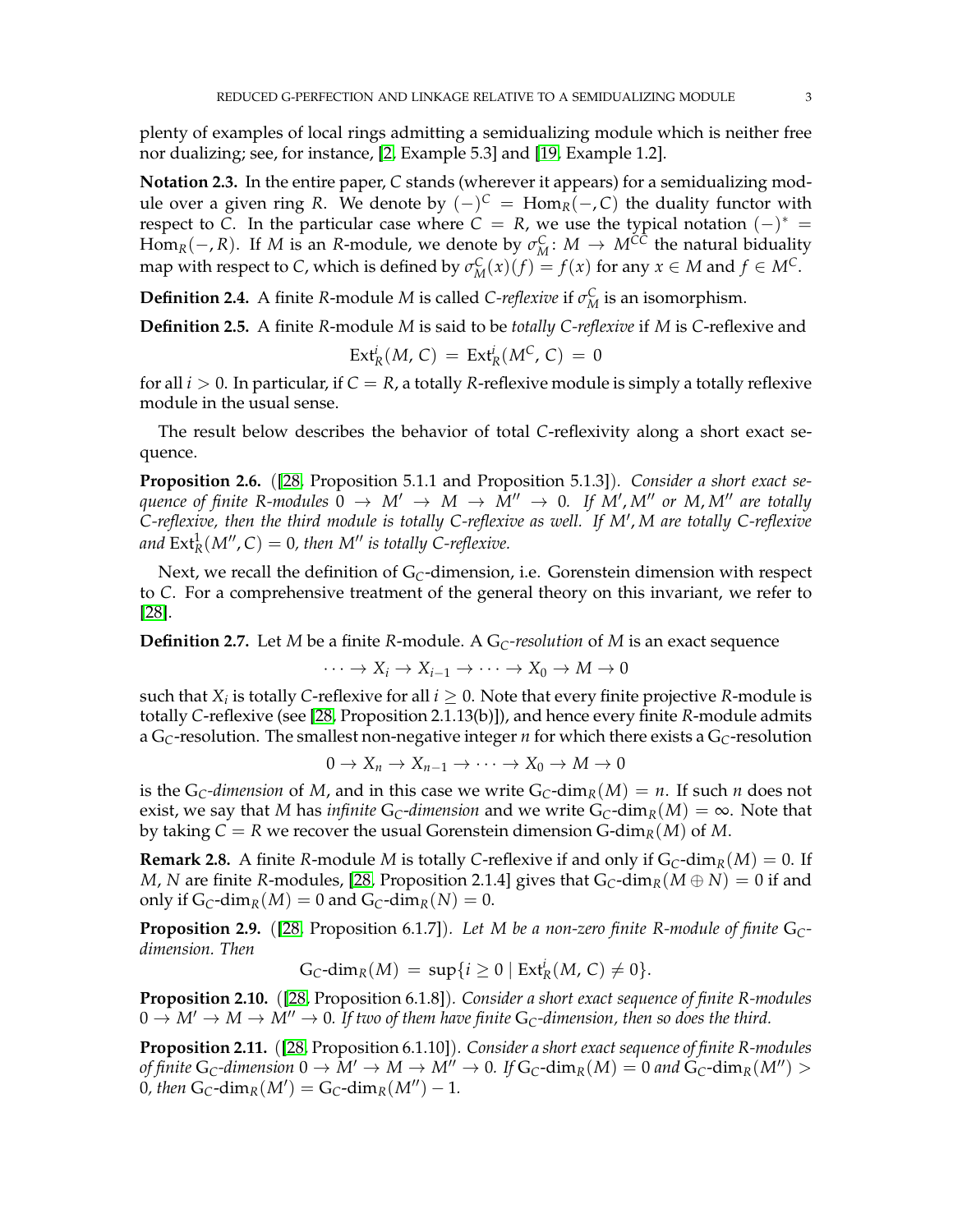The following theorem is the extension of the classical Auslander-Bridger formula (see [\[4,](#page-21-0) Theorem 4.13(b)]) to the G*C*-dimension setting. It is worth recalling that if the projective dimension of a module is finite then so is the  $G<sub>C</sub>$ -dimension and these numbers coincide (see [\[28,](#page-21-23) Corollary 6.4.5]).

<span id="page-3-2"></span>**Theorem 2.12.** ([\[13,](#page-21-24) Theorem 4.4])*. Let R be a local ring and let M be a non-zero finite R-module of finite* G*C-dimension. Then*

$$
G_C\text{-dim}_R(M) = \text{depth}(R) - \text{depth}_R(M).
$$

<span id="page-3-4"></span>**Proposition 2.13.** ([\[15,](#page-21-25) Proposition 1.3])*. Let R be a local ring. Then C is a dualizing module if and only if*  $G_C$ -dim<sub>*R*</sub>(*M*)  $< \infty$  for every finite R-module M.

<span id="page-3-1"></span>**Proposition 2.14.** ([\[28,](#page-21-23) Remark 6.1.9]). Let  $0 \rightarrow M' \rightarrow M \rightarrow M'' \rightarrow 0$  be a short exact *sequence of finite R-modules. Then we have the following inequalities:*

- (i)  $G_C$ -dim<sub>*R*</sub>(*M'*)  $\leq$  sup{ $G_C$ -dim<sub>*R*</sub>(*M*),  $G_C$ -dim<sub>*R*</sub>(*M''*)};
- (ii)  $G_C$ -dim<sub>*R*</sub>(*M*)  $\leq$  sup{ $G_C$ -dim<sub>*R*</sub>(*M'*),  $G_C$ -dim<sub>*R*</sub>(*M''*)}.

We now consider the following general concept of Auslander transpose of a finite module relative to a semidualizing module (see [\[11\]](#page-21-6), also [\[13\]](#page-21-24)).

**Definition 2.15.** Let  $P_1 \stackrel{f}{\to} P_0 \to M \to 0$  be a projective presentation of a finite *R*-module *M*. Then, applying  $Hom_R(-, C)$ , we get the exact sequence

$$
0 \to M^C \to P_0^C \xrightarrow{f^C} P_1^C \to \text{Coker}(f^C) \to 0.
$$

We call  $\operatorname{Coker}(f^{\mathsf{C}})$  a *transpose of M with respect to C*, and denote it by  $\operatorname{Tr}_{\mathsf{C}}(M)$ . In the case where  $C = R$ , this notion coincides with the usual *Auslander transpose*, denoted by  $Tr(M)$ .

Let  $\text{add}_R(C)$  denote the category consisting of all finite *R*-modules isomorphic to direct summands of finite direct sums of copies of *C*. Two finite *R*-modules *M* and *N* are said to be add<sub>*R*</sub>(*C*)*-equivalent*, which is denoted by  $M \approx_C N$ , if there exist  $X$ ,  $Y$  in add<sub>*R*</sub>(*C*) such that  $M \oplus X \cong N \oplus Y$ .

**Remark 2.16.** Let *M* be a finite *R*-module. It is clear that the module  $Tr_C(M)$  depends on the choice of the projective presentation of *M*, but it is unique up to  $\text{add}_R(C)$ -equivalence (note that minimal projective presentations, which exist because *R* is semiperfect, yield isomorphic transposes). As a consequence,  $\text{Ext}^i_R(\text{Tr}_C(M), C)$  is unique up to isomorphism for any  $i > 0$  (see [\[13,](#page-21-24) Remark 2.4(1)]). It is also easy to see that  $G_C$ -dim<sub>*R*</sub>(Tr<sub>*C*</sub>(*M*)) is well-defined.

<span id="page-3-3"></span>**Proposition 2.17.** ([\[23,](#page-21-5) Lemma 2.12])*. For a finite R-module M, there exists a short exact sequence*

$$
0 \to M \to \text{Tr}_C(\text{Tr}_C(M)) \to X \to 0
$$

*where*  $G_C$ -dim<sub>*R*</sub>(*X*) = 0*.* 

<span id="page-3-0"></span>**Proposition 2.18.** ([\[13,](#page-21-24) Lemma 2.5 and Proposition 2.7])*. Let M be a finite R-module.*

(i) *There is an exact sequence*

$$
0 \to \mathrm{Ext}^1_R(\mathrm{Tr}_C(M), C) \to M \xrightarrow{\sigma^C_M} M^{CC} \to \mathrm{Ext}^2_R(\mathrm{Tr}_C(M), C) \to 0;
$$

- (ii) *If*  $G_C$ -dim<sub>*R*</sub>(*M*) = 0 *then*  $G_C$ -dim<sub>*R*</sub>( $M^C$ ) = 0*;*
- (iii)  $G_C$ -dim<sub>*R*</sub>(*M*) = 0 *if and only if*  $G_C$ -dim<sub>*R*</sub>( $Tr_C(M)$ ) = 0*.*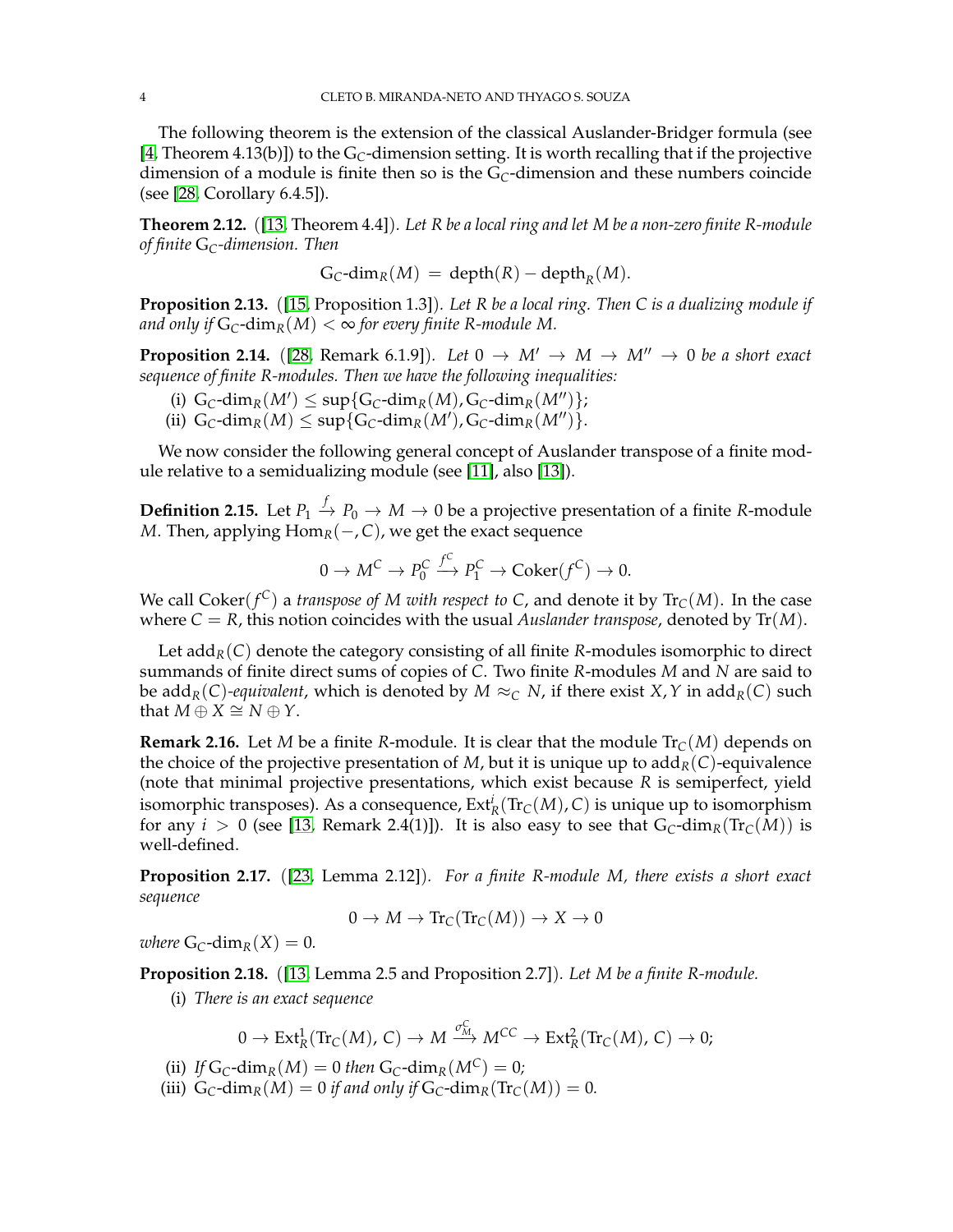### The proof of the following proposition is similar to the proof of [\[9,](#page-21-3) Remark 2.1(i)].

<span id="page-4-1"></span>**Proposition 2.19.** Let M be a finite R-module. Then,  $\text{Tr}_{\mathcal{C}}(M) \approx_{\mathcal{C}} \text{Tr}(M) \otimes_{\mathcal{R}} \mathcal{C}$ . Moreover, if  $\text{Tr}(M)$  and  $\text{Tr}_{C}(M)$  come from the same projective presentation of M, then  $\text{Tr}_{C}(M) \cong \text{Tr}(M) \otimes_R R$ *C.*

If *α*: *P* → *M* is an epimorphism, with *P* a projective *R*-module, then the kernel of *α* is denoted Ω*M* and dubbed *syzygy module* of *M*. By Schanuel's lemma, the projective equivalence class of Ω*M* is uniquely defined. Moreover, as *R* is semiperfect, we may take the epimorphism *α* to be minimal (i.e., *P* is a projective cover of *M*), hence Ω*M* is uniquely determined up to isomorphism. Now, as in [\[21\]](#page-21-7), we consider the operator

*λ* = ΩTr

which, for any finite *R*-module *M*, gives the composite  $\Omega Tr(M)$  defined from a minimal projective presentation  $P_1 \rightarrow P_0 \rightarrow M \rightarrow 0$ . This operator was, in fact, first introduced in [\[4\]](#page-21-0), with different notation.

**Definition 2.20.** ([\[21,](#page-21-7) Definition 3]). Two finite *R*-modules *M*, *N* are said to be *horizontally linked* if  $M \cong \lambda N$  and  $N \cong \lambda M$ . In case  $M$  and  $\lambda M$  are horizontally linked (i.e.  $M \cong \lambda^2 M$ ), we simply say that the module *M* is horizontally linked.

Also recall that a finite module is called *stable* if it has no non-zero projective direct summand. Here is a characterization of horizontally linked modules in terms of stability and the kernel of the evaluation map *σM*.

<span id="page-4-3"></span>**Theorem 2.21.** ([\[21,](#page-21-7) Theorem 2])*. A finite R-module M is horizontally linked if and only if M is stable and*  $\text{Ext}^1_R(\text{Tr}(M), R) = 0$ *.* 

Recall that the *grade* of a finite *R*-module *M* is defined as  $\mathrm{grade}_R(M) = \inf\{i \geq 0 \mid$  $Ext_R^i(M, R) \neq 0$  (for the trivial module we set grade<sub>*R*</sub>(0) = ∞). This is an important basic invariant and gives a lower bound to the  $G_C$ -dimension.

<span id="page-4-0"></span>**Lemma 2.22.** *Let M be a non-zero finite R-module. Then*

$$
\operatorname{grade}_R(M) = \inf\{i \geq 0 \mid \operatorname{Ext}_R^i(M, C) \neq 0\}.
$$

*In particular,*  $\operatorname{grade}_R(M) \leq G_C\text{-dim}_R(M)$ *.* 

**Proof.** By [\[28,](#page-21-23) Proposition 2.1.16(c)], we have  $ann_R(M)C \neq C$ . Now, by [\[13,](#page-21-24) Corollary 3.2] (see also [\[28,](#page-21-23) Theorem 2.2.6(a)]), a sequence  $x \subset R$  is an *R*-sequence if and only if **x** is a *C*-sequence. Hence, using moreover [\[6,](#page-21-26) Proposition 1.2.10(e)], we get  $\mathrm{grade}_R(M) =$  $\operatorname{grade}_R(\operatorname{ann}_R(M), R) = \operatorname{grade}_R(\operatorname{ann}_R(M), C) = \inf\{i \geq 0 \mid \operatorname{Ext}_R^i(M, C) \neq 0\}.$  The last assertion then follows from Proposition [2.9.](#page-2-0)  $\Box$ 

A finite *R*-module *M* is called a *C-syzygy module* if there exists an exact sequence  $0 \rightarrow$  $M \to P \otimes_R C$ , where *P* is a finite projective *R*-module.

<span id="page-4-2"></span>**Lemma 2.23.** Let *M* be a finite *R*-module.

- (i) If *M* is an *R*-syzygy, then *M* is a *C*-syzygy;
- (ii) *M* is a *C*-syzygy if and only if  $Ext_R^1(\text{Tr}_C(M), C) = 0$ .

**Proof.** (i) Suppose that *M* embeds into a finite projective *R*-module  $P \cong P^{CC}$ . Now, choose an exact sequence  $F \to P^C \to 0$ , where  $F$  is a finite free R-module. Applying  $\text{Hom}_R(-, C)$ , we obtain that  $P^{CC}$  injects into  $F^C \cong F \otimes_R C$  and hence so does M.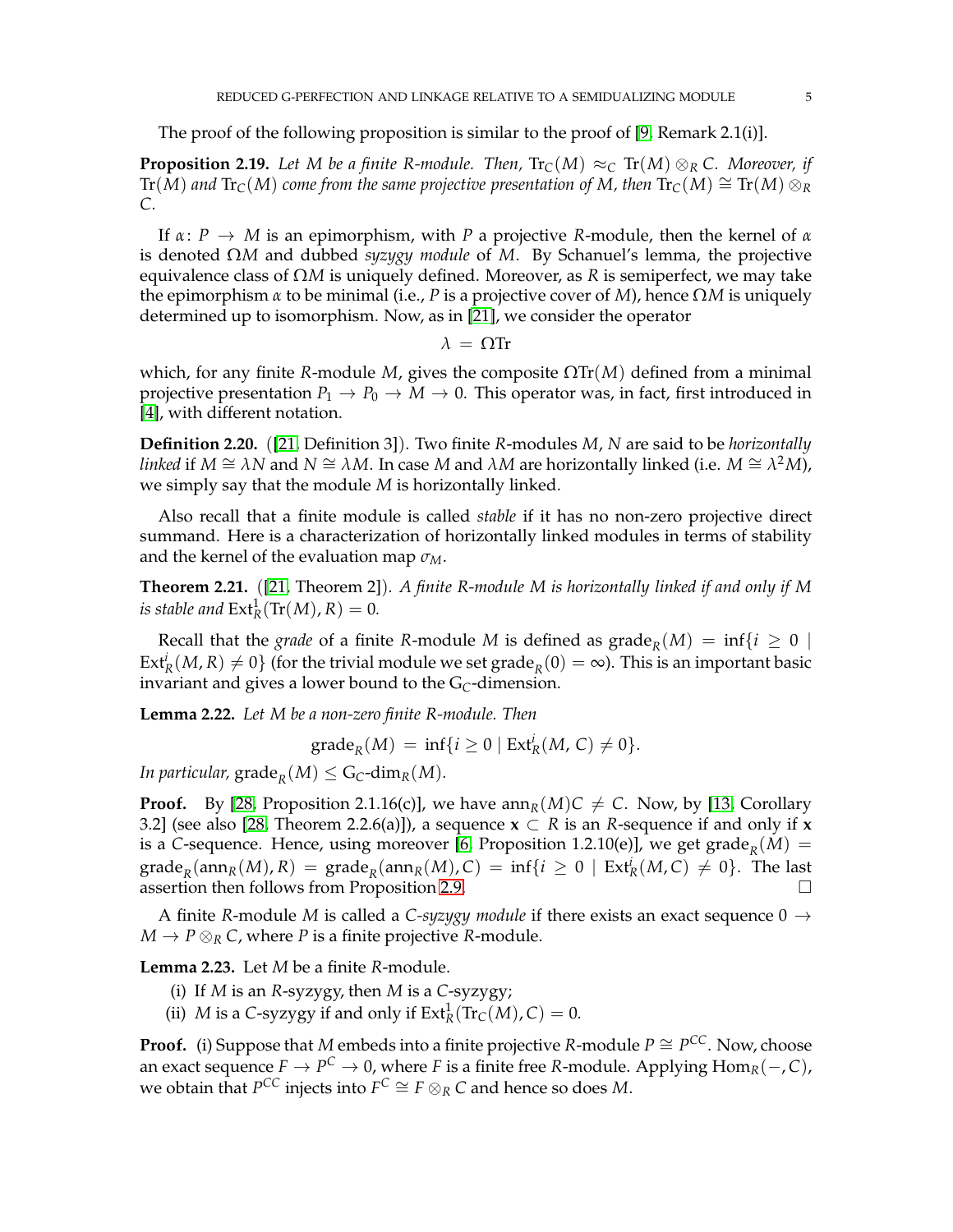(ii) Assume first that  $Ext^1_R(Tr_C(M), C) = 0$ . By Proposition [2.18,](#page-3-0) *M* injects into  $M^{CC}$  via *σ*<sub>*M*</sub>. Choose a surjection *F*  $\rightarrow$  *M*<sup>C</sup>  $\rightarrow$  0, where *F* is a finite free *R*-module. Applying  $\lim_{K \to \infty} \frac{1}{K}$   $(-, C)$ , we get that  $M^{CC}$  injects into  $F^C \cong F \otimes_R C$ , hence so does *M*. Conversely, suppose that there is an injection *ι* : *M* → *P* ⊗*<sup>R</sup> C* for some finite projective *R*-module *P*. It induces a map  $\iota^{CC}$  :  $M^{CC} \to (P \otimes_R C)^{CC}$ . The module  $P \otimes_R C$  lies in add $_R(C)$  by [\[14,](#page-21-27) Theorem 3.1(1)], i.e. it is a direct summand of a finite direct sum of copies of *C*, which must have G<sub>C</sub>-dimension zero. By Remark [2.8,](#page-2-1) we get G<sub>C</sub>-dim<sub>*R*</sub>( $P \otimes_R C$ ) = 0. In particular, the map  $\sigma^\mathcal{C}_{P\otimes_R C}$  is an isomorphism. By the natural commutative diagram

$$
M \longrightarrow P \otimes_R C
$$
  
\n
$$
\downarrow \sigma_M^C \qquad \qquad \downarrow \sigma_{P \otimes_R C}^C
$$
  
\n
$$
M^{CC} \xrightarrow{\iota^{CC}} (P \otimes_R C)^{CC}
$$

<span id="page-5-0"></span>it follows that  $\sigma_M^C$  is injective, as needed.

## 3. REDUCED G*C*-PERFECT MODULES

In this section, we study reduced G*C*-perfection systematically. One of our main results provides a formula that relates the G*C*-dimension of a reduced G*C*-perfect *R*-module *M* with the G<sub>C</sub>-dimensions of  $\text{Tr}_C(M)$  and  $\text{Ext}_R^{\text{G}_C\text{-dim}_R(M)}(M,C)$ . We conclude the section with some consequences involving the operator  $\lambda = \Omega$ Tr. First, we need to provide some central notions.

As introduced in [\[5,](#page-21-1) §8], the *reduced grade* of a finite *R*-module *M* is

$$
\text{r.grade}_{R}(M) = \inf\{i > 0 \mid \text{Ext}_{R}^{i}(M, R) \neq 0\}.
$$

The following relative notion, suggested in [\[9\]](#page-21-3), extends this concept by taking into account a semidualizing module.

**Definition 3.1.** The *reduced grade* of a finite *R*-module *M* with respect to *C* is defined as

$$
\text{r.grade}_R(M,C) = \inf\{i > 0 \mid \text{Ext}^i_R(M,C) \neq 0\}.
$$

<span id="page-5-1"></span>**Remark 3.2.** Let *M*, *N* be finite *R*-modules. The following properties hold:

- (i)  $\mathrm{grade}_R(M) \leq \mathrm{r}.\mathrm{grade}_R(M,C)$ , with equality if  $\mathrm{grade}_R(M) > 0$ .
- (ii)  $\text{Ext}^i_R(M, C) = 0$  for all  $i > 0$  if and only if r.grade<sub>*R*</sub>(*M*, *C*) =  $\infty$ .
- (iii) If *M* has positive G<sub>C</sub>-dimension, then r.grade<sub>*R*</sub>(*M*, *C*)  $\leq$  G<sub>C</sub>-dim<sub>*R*</sub>(*M*). Thus we have a chain of inequalities

$$
\operatorname{grade}_R(M) \leq \operatorname{r.grade}_R(M,C) \leq G_C\text{-dim}_R(M).
$$

(iv) If  $M \approx_C N$ , then r.grade $_R(M, C) = \text{r.grade}_R(N, C)$ . In particular, the reduced grade of  $\text{Tr}_{\mathcal{C}}(M)$  with respect to *C* is well-defined.

By Remark [3.2\(](#page-5-1)i) we immediately get that the number r.grade $_R(M, C)$  does not depend on *C* in case grade<sub>*R*</sub>(*M*) > 0, but what if grade<sub>*R*</sub>(*M*) = 0? Below we provide classes of examples where the reduced grade turns out to depend on the choice of *C*. This, in particular, justifies the necessity of the presence of *C* in the notation r.grade<sub>*R*</sub>(*M*, *C*), unlike what happens to the classical grade (see Lemma [2.22\)](#page-4-0).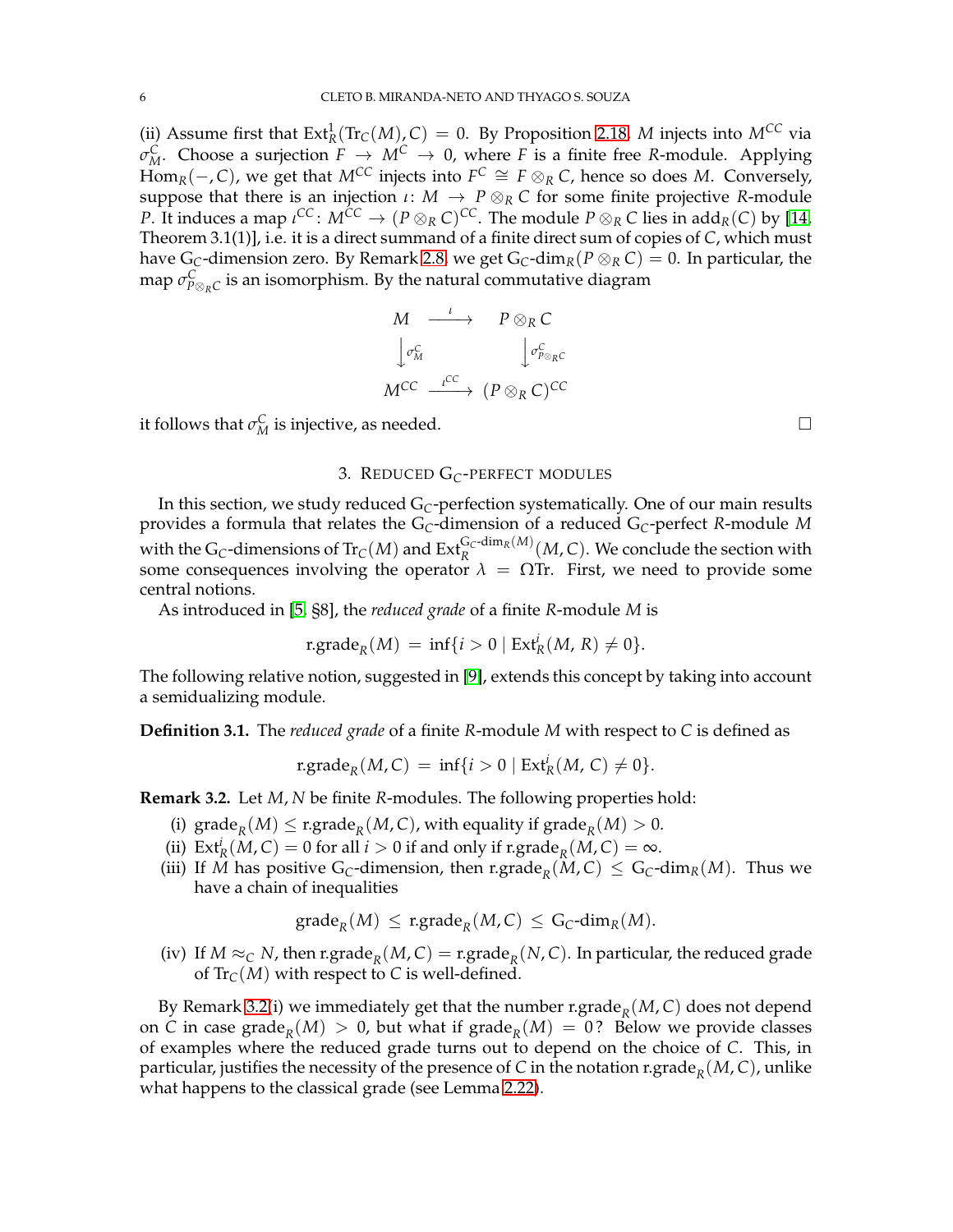<span id="page-6-0"></span>**Example 3.3.** Let *R* be a 1-dimensional non-Gorenstein local domain possessing a canonical module  $\omega_R$ , and let  $\overline{R}$  be the integral closure of R in its fraction field K. Consider the ideal  $\mathcal{I} = R : R \overline{R}$ , i.e. the conductor of the extension  $R \subset \overline{R}$ . Since R is not Gorenstein, [\[22\]](#page-21-28) yields

$$
\text{Ext}^1_R(\mathcal{I}, R) \neq 0,
$$

which gives r.grade<sub>*R*</sub>( $I$ , *R*) = r.grade<sub>*R*</sub>( $I$ ) = 1. Now, since *R* is a 1-dimensional domain, the non-zero ideal  $\mathcal I$  must be maximal Cohen-Macaulay as an  $R$ -module. Therefore,  $\text{Ext}^i_R(\mathcal{I}, \omega_R) = 0$  for all  $i > 0$ , which means r.grade<sub>*R*</sub>( $\mathcal{I}, \omega_R$ ) = ∞.

A similar class of examples over the same domain *R* can be described as follows. Write M for the maximal ideal of *R* and consider a non-zero finite submodule

$$
\mathcal{F} \subset \bigcup_{t \geq 0} \left( \mathcal{M}^t :_{K} \mathcal{M}^t \right),
$$

i.e. F is just a fractional ideal in the quadratic transform of *R*. By [\[33,](#page-21-29) Corollary 3.2], we have  $Ext^1_R(\mathcal{F}, R) \neq 0$  and then r.grade $_R(\mathcal{F}, R) = 1$  while, as above, r.grade $_R(\mathcal{F}, \omega_R) = \infty$ .

In higher dimensions and reduced grade not necessarily equal to 1, a plentiful supply of examples can be produced by means of [\[33,](#page-21-29) Theorem 3.1]. It would be interesting to obtain an example where both (distinct) reduced grades are finite.

The next definition is crucial in this note.

<span id="page-6-1"></span>**Definition 3.4.** Let *M* be a finite *R*-module with finite  $G_C$ -dimension. We say that *M* is *reduced* G*C-perfect* if

$$
r.\mathsf{grade}_R(M,C) = G_C \text{-dim}_R(M).
$$

This class of modules was introduced in [\[9\]](#page-21-3), as a generalization of the class of reduced G-perfect modules (see [\[8\]](#page-21-2)) which corresponds to the case  $C = R$ . Of course, every reduced G*C*-perfect module has (finite) positive G*C*-dimension.

It is worth mentioning a couple of notions that preceded the one recalled in Defini-tion [3.4.](#page-6-1) A finite *R*-module *M* is said to be *G-perfect*, or *quasi-perfect*, if  $\text{grade}_R(M) =$ G-dim<sub>*R*</sub>(*M*). More generally, *M* is G<sub>C</sub>-perfect if grade<sub>*R*</sub>(*M*) = G<sub>C</sub>-dim<sub>*R*</sub>(*M*). We refer to [\[12\]](#page-21-30) and [\[16\]](#page-21-8). Therefore, the concept of reduced G*C*-perfection is an adaptation of G*C*perfection where  $\mathrm{grade}_R(M)$  is replaced with  $\mathrm{r}.\mathrm{grade}_R(M,\mathcal{C})$ , which makes sense by virtue of Remark [3.2\(](#page-5-1)iii).

<span id="page-6-2"></span>**Example 3.5.** Every G*C*-perfect module of positive grade is reduced G*C*-perfect. Later on, in Example [4.4,](#page-12-0) we will show how to produce a family of reduced G*C*-perfect modules that are not G*C*-perfect.

For an integer  $n > 0$ , we consider the composition

$$
\mathcal{T}_n^C := \text{Tr}_C \Omega^{n-1},
$$

i.e. to a given finite *R*-module *M* it assigns the *R-*module  $\mathrm{Tr}_{\mathsf{C}}(\Omega^{n-1}M)$ . Here,  $\Omega^{n-1}$  is the  $(n - 1)$ -th syzygy operator, which is defined recursively in the expected way:  $Ω<sup>0</sup>M = M$ ,  $\Omega^1 M = \Omega M$ , and  $\Omega^k M = \Omega(\Omega^{k-1} M)$  for any  $k \geq 2$ , with all syzygy modules computed from a minimal projective resolution of *M*. In particular,  $\mathcal{T}_1^C(M) = \text{Tr}_C(M)$ .

Also note for completeness that if *P* is a finite projective *R*-module, then  $Tr_C(P)$  is add<sub>*R*</sub>(*C*)-equivalent to zero; thus if for example *R* is local,  $Tr_C(P)$  must be isomorphic to a direct sum of finitely many copies of *C*.

The following basic lemma will be useful throughout the paper.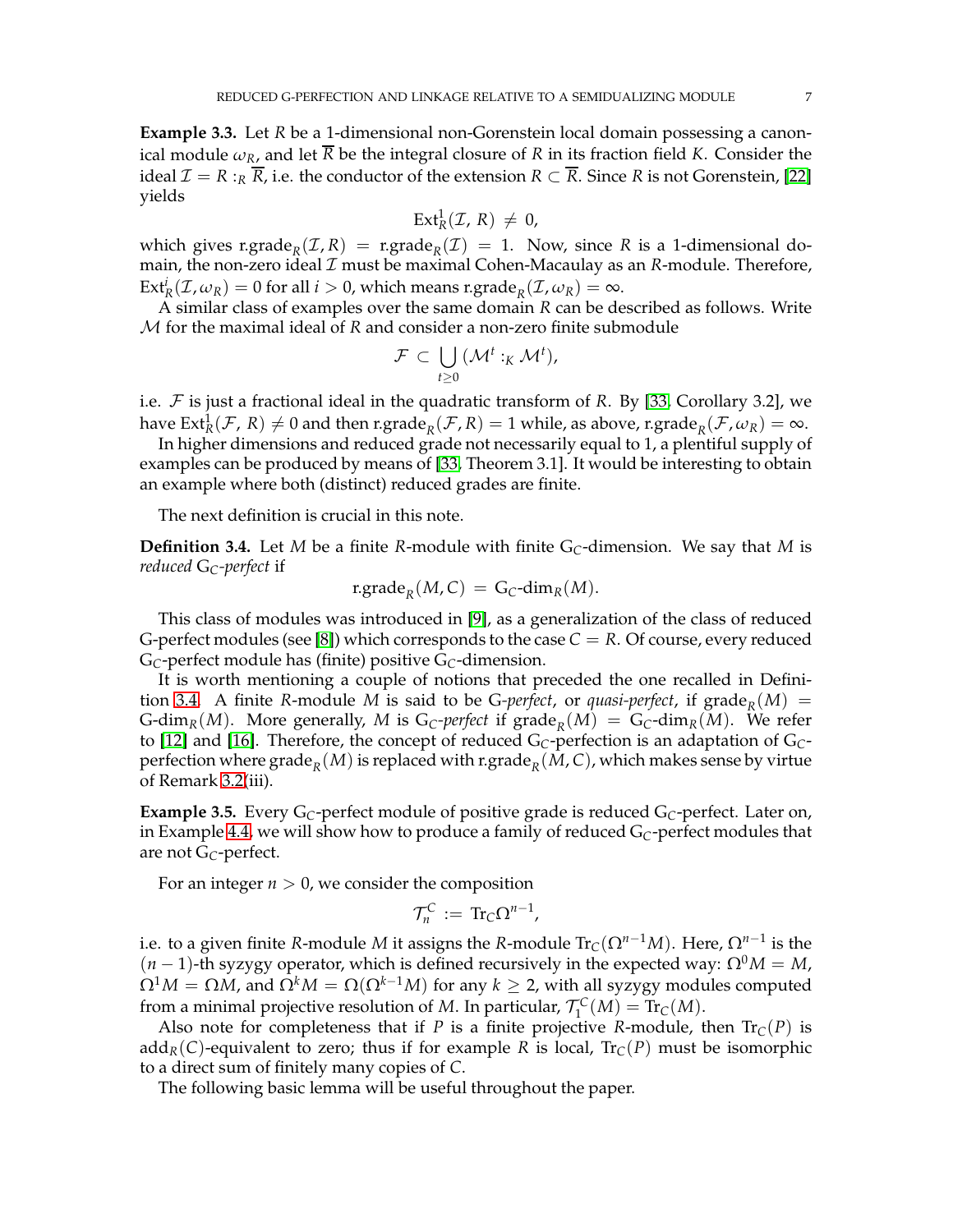<span id="page-7-7"></span>**Lemma 3.6.** *Let M be a finite R-module and n* > 0 *be an integer. Then, there exist finite R-modules L and P, with P projective, fitting into short exact sequences* (*for a fixed choice of transposes*)

<span id="page-7-1"></span>
$$
0 \to \text{Ext}^n_R(M, C) \to \mathcal{T}_n^C(M) \to L \to 0,
$$
  

$$
0 \to L \to \text{Tr}_C(P) \to \mathcal{T}_{n+1}^C(M) \to 0.
$$

 $M$ oreover, if  $\mathrm{r.grade}_{R}(M,C) \geq n \geq 2$ , there exists an exact sequence

<span id="page-7-0"></span>
$$
0 \to \text{Tr}_C(M) \to P_2^C \to \cdots \to P_n^C \to \mathcal{T}_n^C(M) \to 0,
$$

 $\mathit{where} \ \mathit{P}_i \ \mathit{is} \ \mathit{a} \ \mathit{finite} \ \mathit{projective} \ \mathit{R}\textrm{-module} \ \mathit{for} \ \mathit{all} \ \mathit{i} = 2, \ldots, \mathit{n}.$ 

**Proof.** Choose a short exact sequence

(1) 
$$
0 \to \Omega^n M \xrightarrow{f} P \to \Omega^{n-1} M \to 0,
$$

where *P* is a finite projective *R*-module. By [\[9,](#page-21-3) Lemma 2.2], there is an exact sequence

$$
(2) \quad 0 \to (\Omega^{n-1}M)^C \to P^C \xrightarrow{f^C} (\Omega^nM)^C \to \text{Tr}_C(\Omega^{n-1}M) \xrightarrow{\psi} \text{Tr}_C(P) \to \text{Tr}_C(\Omega^nM) \to 0.
$$

Note that  $\text{Tr}_C(\Omega^{n-1}M) = \mathcal{T}_n^C(M)$  and  $\text{Tr}_C(\Omega^nM) = \mathcal{T}_{n+1}^C(M)$ . On the other hand, using [\(1\)](#page-7-0) and the fact that  $Ext^1_R(\Omega^{n-1}M, C) \cong Ext^n_R(M, C)$ , we obtain an exact sequence

(3) 
$$
0 \to (\Omega^{n-1}M)^C \to P^C \xrightarrow{f^C} (\Omega^n M)^C \to \text{Ext}^n_R(M, C) \to 0.
$$

Therefore, by [\(2\)](#page-7-1) and [\(3\)](#page-7-2), we get  $\text{Ext}^n_R(M,\mathcal{C})\cong \text{Ker}(\psi)$ . Thus, we have an exact sequence

<span id="page-7-2"></span>
$$
0 \to \mathrm{Ext}^n_R(M, C) \to \mathcal{T}_n^C(M) \xrightarrow{\psi} \mathrm{Tr}_C(P) \to \mathcal{T}_{n+1}^C(M) \to 0.
$$

Taking  $L := \text{Im}(\psi)$ , we obtain the two desired exact sequences.

Now assume that  $\operatorname{r.grade}_{R}(M, C) \geq n \geq 2$ , i.e.  $\operatorname{Ext}_{R}^{i}(M, C) = 0$  for all  $0 < i < n$ . By Remark [3.2\(](#page-5-1)iii), we have  $G_C$ -dim $(M) \geq n$ . In particular, any resolution of M by finite projective *R*-modules must have length at least *n*. Then we can pick a minimal projective resolution

<span id="page-7-3"></span>(4) 
$$
\cdots \to P_n \xrightarrow{\varphi_n} P_{n-1} \to \cdots \to P_1 \xrightarrow{\varphi_1} P_0 \to M \to 0
$$

which in particular yields projective presentations

<span id="page-7-6"></span><span id="page-7-4"></span>
$$
P_1 \xrightarrow{\varphi_1} P_0 \to M \to 0
$$
 and  $P_n \xrightarrow{\varphi_n} P_{n-1} \to \Omega^{n-1}M \to 0$ 

of *M* and  $\Omega^{n-1}M$ , respectively. We get exact sequences

(5) 
$$
0 \to M^C \to P_0^C \xrightarrow{\varphi_1^C} P_1^C \to \text{Tr}_C(M) \to 0,
$$

<span id="page-7-5"></span>(6) 
$$
0 \to (\Omega^{n-1}M)^C \to P_{n-1}^C \xrightarrow{\varphi_n^C} P_n^C \to \mathcal{T}_n^C(M) \to 0.
$$

Applying  $\text{Hom}_R(-, C)$  to [\(4\)](#page-7-3), we obtain a complex

(7) 
$$
0 \to M^C \to P_0^C \xrightarrow{\varphi_1^C} P_1^C \xrightarrow{\varphi_2^C} P_2^C \to \cdots \to P_{n-1}^C \xrightarrow{\varphi_n^C} P_n^C \to \cdots
$$

which is exact at least up to  $P_{n-1}^C$  because  $Ext_R^i(M, C) = 0$  for all  $0 < i < n$ . From the exact sequences [\(5\)](#page-7-4) and [\(6\)](#page-7-5), we have  $\text{Tr}_C(M) \cong \text{Im}(\varphi_2^C)$  and  $\mathcal{T}_n^C(M) \cong \text{Coker}(\varphi_n^C)$ . Now the assertion is obvious by [\(7\)](#page-7-6).  $\Box$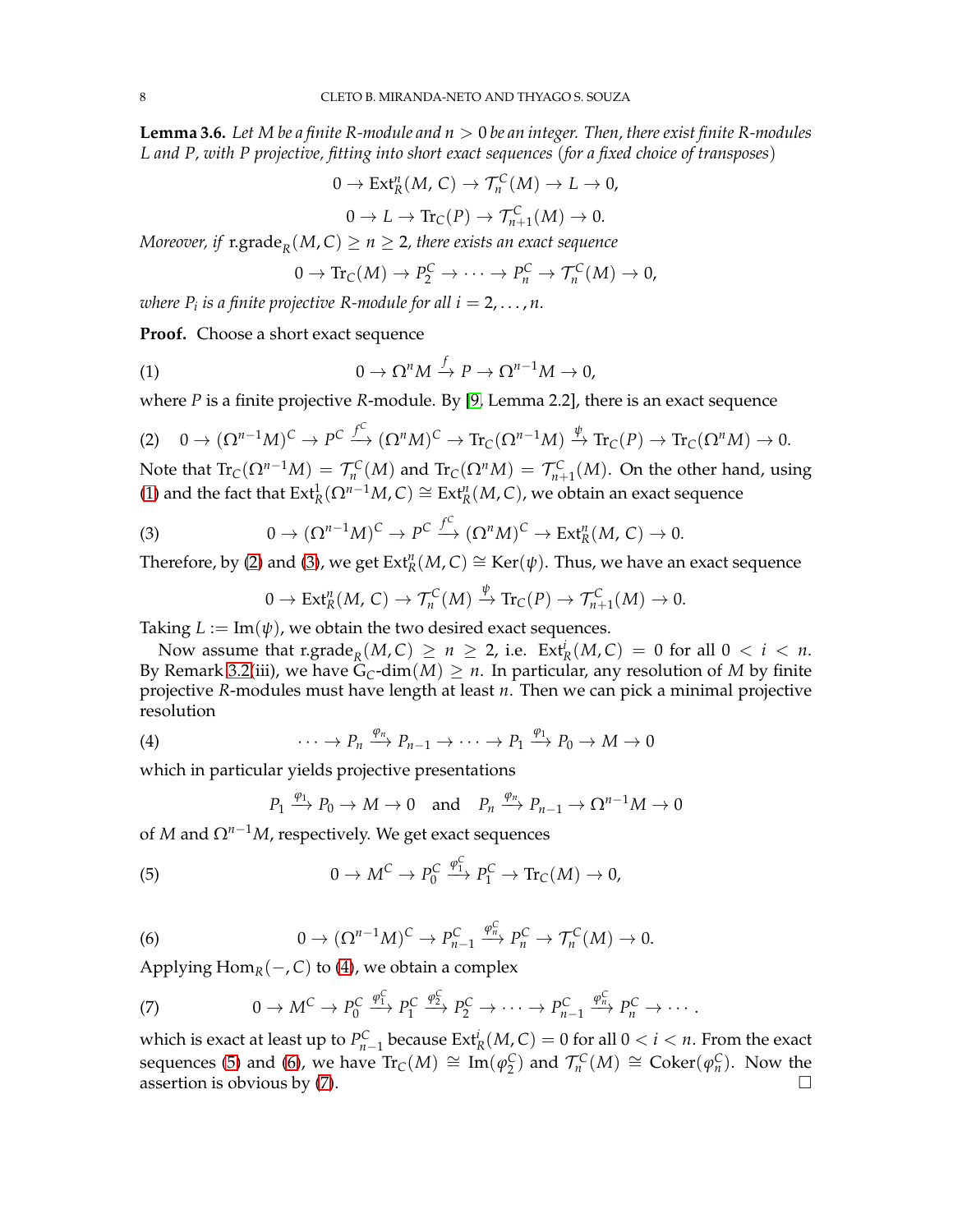<span id="page-8-4"></span>**Proposition 3.7.** *Let M be a reduced* G*C-perfect R-module of* G*C-dimension n. Then,*

<span id="page-8-2"></span>
$$
\text{Ext}^i_R(\text{Tr}_C(M), C) \cong \text{Ext}^{i+n-1}_R(\text{Ext}^n_R(M, C), C)
$$

*for all*  $i > 0$ *.* 

**Proof.** By Lemma [3.6,](#page-7-7) there are exact sequences

<span id="page-8-1"></span>(8) 
$$
0 \to \text{Ext}^n_R(M, C) \to \mathcal{T}_n^C(M) \to L \to 0,
$$

(9) 
$$
0 \to L \to \mathrm{Tr}_\mathbb{C}(P) \to \mathcal{T}_{n+1}^C(M) \to 0,
$$

for certain finite *R*-modules *L* and *P*, with *P* projective. As  $G_C$ -dim<sub>*R*</sub>(*M*) = *n*, it follows that  $G_C$ -dim<sub>*R*</sub>( $\Omega^n M$ ) = 0. Then, using Proposition [2.18,](#page-3-0)

$$
G_C\text{-dim}_R(\mathcal{T}^C_{n+1}(M)) = G_C\text{-dim}_R(\text{Tr}_C(\Omega^n M)) = 0
$$

and, in addition,  $G_C$ -dim<sub>*R*</sub>( $Tr_C(P)$ ) = 0. Hence, by [\(9\)](#page-8-1) and Proposition [2.6,](#page-2-2)  $G_C$ -dim<sub>*R*</sub>( $L$ ) = 0. In particular,  $Ext^i_R(L, C) = 0$  for all  $i > 0$ . On the other hand, from [\(8\)](#page-8-2) we derive a long exact sequence

$$
\cdots \to \text{Ext}^i_R(L, C) \to \text{Ext}^i_R(\mathcal{T}^C_n(M), C) \to \text{Ext}^i_R(\text{Ext}^n_R(M, C), C) \to \text{Ext}^{i+1}_R(L, C) \to \cdots.
$$

<span id="page-8-3"></span>Therefore,

(10) 
$$
\operatorname{Ext}^i_R(\mathcal{T}_n^C(M), C) \cong \operatorname{Ext}^i_R(\operatorname{Ext}^n_R(M, C), C), \text{ for all } i > 0.
$$

Notice that this proves the proposition in the case  $n = 1$ . Thus we may assume that  $n \geq 2$ . In this situation, Lemma [3.6](#page-7-7) gives an exact sequence

$$
0 \to \text{Tr}_\mathcal{C}(M) \to G_{n-2} \to \cdots \to G_0 \to \mathcal{T}_n^C(M) \to 0,
$$

where  $G_j := P_{n-j}^C$  and  $P_{n-j}$  is a finite projective *R*-module for  $j = 0, ..., n-2$ . By Propo-sition [2.18,](#page-3-0) each  $G_j$  has  $G_C$ -dimension zero and hence  $Ext_R^i(G_j, C) = 0$  for all  $i > 0$ . Now define  $K_0 = \mathcal{T}_n^C(M)$ ,  $K_1 = \text{Ker}(G_0 \to K_0)$ , and (if  $n \geq 3$ )  $K_{j+1} = \text{Ker}(G_j \to G_{j-1})$  for all  $1 \leq j \leq n-2$ . Note that  $K_{n-1} \cong \text{Tr}_\mathcal{C}(M)$ . For a fixed  $j \in \{0, ..., n-2\}$ , we have a short exact sequence

$$
0 \to K_{j+1} \to G_j \to K_j \to 0,
$$

which induces a long exact sequence

$$
\cdots \to \text{Ext}^i_R(G_j, C) \to \text{Ext}^i_R(K_{j+1}, C) \to \text{Ext}^{i+1}_R(K_j, C) \to \text{Ext}^{i+1}_R(G_j, C) \to \cdots.
$$

As  $Ext^i_R(G_j, C) = 0$  for all  $i > 0$ , we get  $Ext^i_R(K_{j+1}, C) \cong Ext^{i+1}_R(K_j, C)$  for all  $i > 0$ . Therefore, for each  $i > 0$ , we have isomorphisms

$$
Ext^{i}_{R}(K_{n-1}, C) \cong Ext^{i+1}_{R}(K_{n-2}, C) \cong \cdots \cong Ext^{i+n-1}_{R}(K_{0}, C).
$$

Thus,  $\text{Ext}^i_R(\text{Tr}_\mathcal{C}(M), \mathcal{C}) \cong \text{Ext}^{i+n-1}_R(\mathcal{T}_n^{\mathcal{C}}(M), \mathcal{C})$  for all  $i > 0$ . Using [\(10\)](#page-8-3), the result follows.  $\Box$ 

Theorem [3.8](#page-8-0) below is the main result of this section. It establishes a formula connecting the G*C*-dimension of a given reduced G*C*-perfect *R*-module *M* with the G*C*-dimensions of  $\text{Tr}_C(M)$  and  $\text{Ext}_R^{\mathbf{G}_C\text{-dim}_R(M)}(M,C).$ 

<span id="page-8-0"></span>**Theorem 3.8.** *Let M be a reduced* G*C-perfect R-module of* G*C-dimension n. Then,*

$$
G_C\text{-dim}_R(M) + G_C\text{-dim}_R(\text{Tr}_C(M)) = G_C\text{-dim}_R(\text{Ext}_R^n(M, C)) + 1.
$$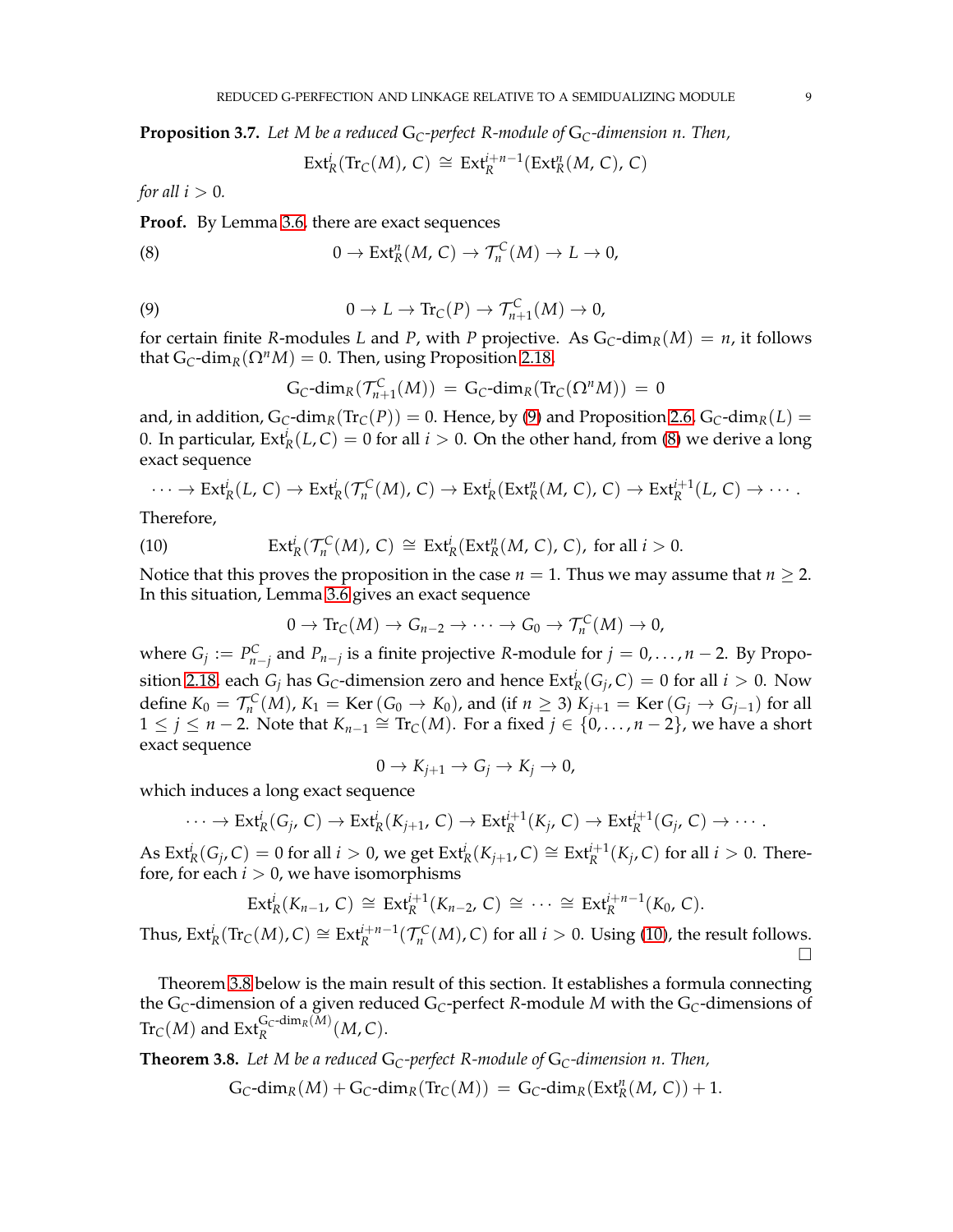**Proof.** Let us begin with the case  $n = 1$ . Recall that  $\mathcal{T}_1^C(M) = \text{Tr}_C(M)$ . Lemma [3.6](#page-7-7) then gives a short exact sequence  $0 \to Ext^1_R(M,\, {\cal C}) \to \, {\rm Tr}_C(M) \, \to \, L_1 \, \to \, 0$  for a suitable finite *R*-module  $L_1$  which must satisfy  $G_C$ -dim<sub>*R*</sub>( $L_1$ ) = 0 (as seen in the proof of Proposition [3.7\)](#page-8-4). By Proposition [2.10,](#page-2-3) we get that  $G_C$ -dim<sub>*R*</sub>(Tr<sub>*C*</sub>(*M*)) <  $\infty$  if and only if  $G_C\text{-dim}_R(\text{Ext}^1_R(M, C)) < \infty$ , and in this case Proposition [2.14](#page-3-1) ensures that these dimensions must coincide. This solves the case  $n = 1$ .

Now suppose  $n \geq 2$ . According to Lemma [3.6,](#page-7-7) there are exact sequences

<span id="page-9-1"></span>(11) 
$$
0 \to \text{Tr}_C(M) \to G_{n-2} \to \cdots \to G_0 \to \mathcal{T}_n^C(M) \to 0,
$$

(12) 
$$
0 \to \text{Ext}^n_R(M, C) \to \mathcal{T}_n^C(M) \to L \to 0,
$$

where  $G_C$ -dim<sub>*R*</sub>( $G_i$ ) = 0 for all *j* = 0, ..., *n* − 2, and moreover  $G_C$ -dim<sub>*R*</sub>( $L$ ) = 0 by the proof of Proposition [3.7.](#page-8-4) Breaking [\(11\)](#page-9-0) into short exact sequences if necessary (i.e. if  $n \geq 3$ ), Proposition [2.10](#page-2-3) gives  $G_C$ -dim<sub>*R*</sub>( $Tr_C(M)) < \infty \Leftrightarrow G_C$ -dim<sub>*R*</sub>( $\mathcal{T}_n^C(M)) < \infty$ , and moreover by [\(12\)](#page-9-1) we get  $G_C$ -dim $_R(\mathcal{T}_n^C(M)) < \infty \Leftrightarrow G_C$ -dim $_R(\operatorname{Ext}_R^n(M, C)) < \infty$ . It follows that

<span id="page-9-4"></span><span id="page-9-0"></span>
$$
G_C\text{-dim}_R(\text{Tr}_C(M)) < \infty \Leftrightarrow G_C\text{-dim}_R(\text{Ext}^n_R(M,C)) < \infty.
$$

Hence we can assume that these dimensions are finite. By Proposition [2.9,](#page-2-0)

(13) 
$$
G_C\text{-dim}_R(\text{Ext}^n_R(M, C)) = \sup\{j \geq 0 \mid \text{Ext}^j_R(\text{Ext}^n_R(M, C), C) \neq 0\},
$$

<span id="page-9-3"></span>(14) 
$$
G_C\text{-dim}_R(\text{Tr}_C(M)) = \sup\{j \geq 0 \mid \text{Ext}^j_R(\text{Tr}_C(M), C) \neq 0\}.
$$

For any given  $j > n - 1$ , we can apply Proposition [3.7](#page-8-4) with  $i = j - n + 1$  in order to get

(15) 
$$
\operatorname{Ext}^j_R(\operatorname{Ext}^n_R(M,\,C),\,C)\,\cong\,\operatorname{Ext}^{j-n+1}_R(\operatorname{Tr}_C(M),\,C).
$$

Now set  $t = G_C$ -dim<sub>*R*</sub>(Tr<sub>C</sub>(*M*)), which must be strictly positive because otherwise Propo-sition [2.18](#page-3-0) would force  $n = 0$ , a contradiction. Taking  $j = n + t - 1 > n - 1$  in [\(15\)](#page-9-2), we obtain  $Ext^{n+t-1}_R(Ext^n_R(M, C), C) ≅ Ext^t_R(Tr_C(M), C) ≠ 0$ , where the non-vanishing follows by [\(14\)](#page-9-3). For  $j > n + t - 1$ , we have  $j - n + 1 > t$ , so [\(14\)](#page-9-3) gives  $\text{Ext}_{R}^{j-n+1}(\text{Tr}_{C}(M), C) = 0$ , which by [\(15\)](#page-9-2) implies  $\text{Ext}^j_R(\text{Ext}^n_R(M, C), C) = 0$ . By [\(13\)](#page-9-4), we get  $G_C\text{-dim}_R(\text{Ext}^n_R(M, C)) =$  $n + t - 1$ , as needed.

<span id="page-9-5"></span>**Corollary 3.9.** Let R be a local ring and M be a reduced  $G_C$ -perfect R-module of  $G_C$ -dimension n. *Assume that*  $G_C$ -dim<sub>*R*</sub>( $M^C$ ) <  $\infty$ *. Then* 

$$
\mathrm{depth}_R(M)+\mathrm{depth}_R(\mathrm{Tr}_C(M))\,=\, \mathrm{depth}(R)+\mathrm{depth}_R(\mathrm{Ext}^n_R(M,\,C))-1.
$$

**Proof.** Applying Hom<sub>*R*</sub>(−, *C*) to a projective presentation  $P_1 \rightarrow P_0 \rightarrow M \rightarrow 0$ , we get an exact sequence  $0 \to M^C \to P_0^C \to P_1^C \to \text{Tr}_C(M) \to 0$ , which by Proposition [2.10](#page-2-3) implies that  $G_C$ -dim<sub>*R*</sub>(Tr<sub>*C*</sub>(*M*)) <  $\infty$  if (and only if)  $G_C$ -dim<sub>*R*</sub>( $M^C$ ) <  $\infty$ . It follows by Theorem [3.8](#page-8-0) that  $G_C$ -dim<sub>*R*</sub>( $Ex_R^n(M, C)$ ) <  $\infty$ . Now set *r* = depth(*R*). By Theorem [2.12](#page-3-2) and Theorem [3.8,](#page-8-0) we can write

$$
depth_R(M) + depth_R(Tr_C(M)) = (r - G_C - dim_R(M)) + (r - G_C - dim_R(Tr_C(M)))
$$
  
=  $2r - (G_C - dim_R(M) + G_C - dim_R(Tr_C(M)))$   
=  $2r - G_C - dim_R(Ext_R^n(M, C)) - 1$   
=  $r + depth_R(Ext_R^n(M, C)) - 1$ .

<span id="page-9-2"></span>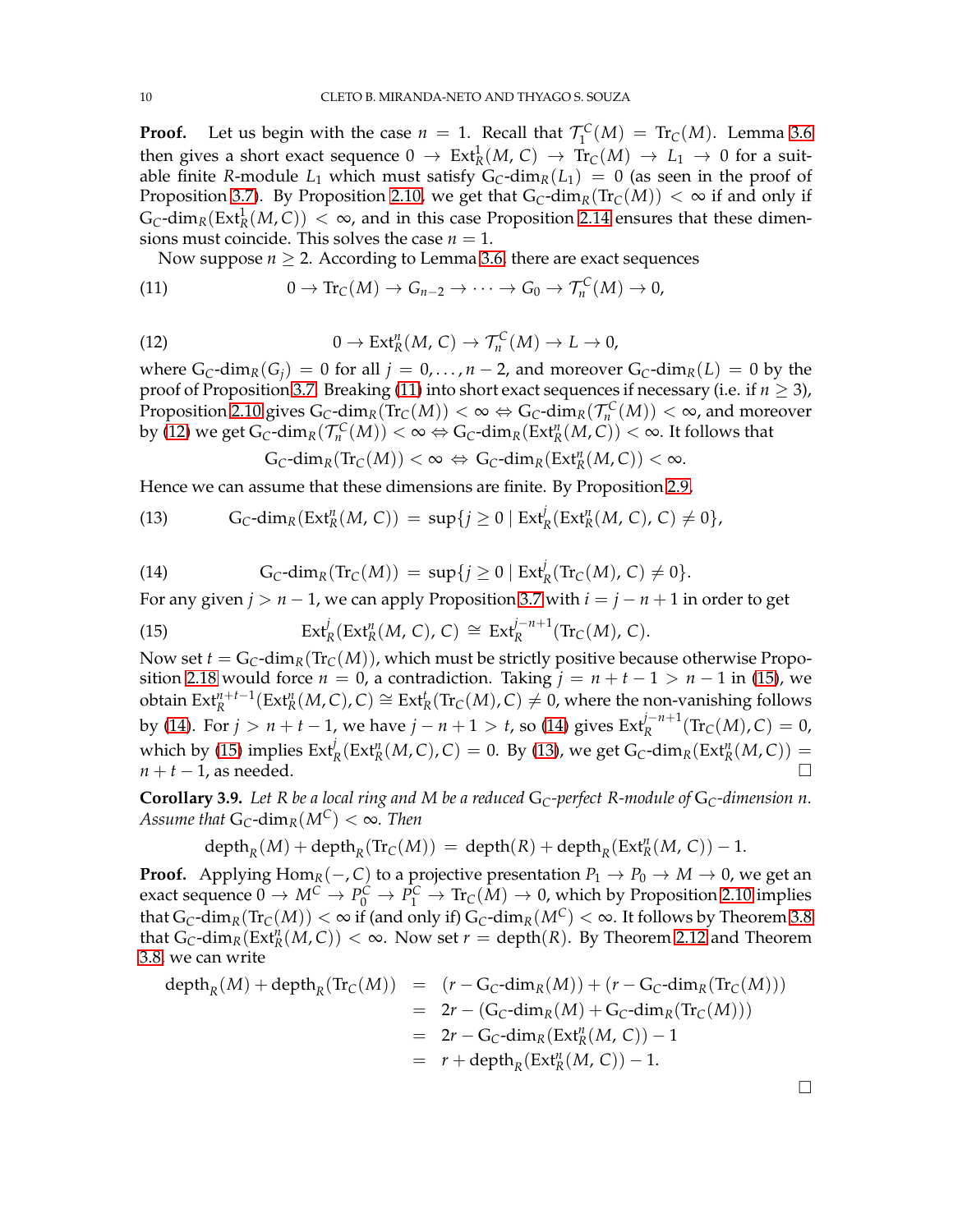<span id="page-10-1"></span>**Remark 3.10.** Let *M* be a finite *R*-module. Under an appropriate condition, we can relate the cohomology of  $\text{Tr}_{\mathcal{C}}(M)$  to that of  $\lambda M \otimes_R C$ . First, by the definition of the operator  $\lambda$ , there is an exact sequence  $0 \to \lambda M \to P \to \text{Tr}(M) \to 0$  for a suitable finite projective *R*-module *P* and a fixed choice of transpose. By Proposition [2.19,](#page-4-1) Tr(*M*) ⊗*R*  $C \cong \text{Tr}_C(M)$ . Consequently, if we assume that  $Tor_1^R(Tr(M), C) = 0$ , we have a short exact sequence

(16) 
$$
0 \to \lambda M \otimes_R C \to P \otimes_R C \to \text{Tr}_C(M) \to 0.
$$

Now recall that  $\text{Ext}^i_R(P \otimes_R C, C) = 0$  for all  $i > 0$ , because  $\text{G}_C\text{-dim}_R(P \otimes_R C) = 0$  as seen in the proof of Lemma [2.23\(](#page-4-2)ii). Hence, by [\(16\)](#page-10-0), we get isomorphisms

<span id="page-10-0"></span>
$$
\text{Ext}^i_R(\lambda M \otimes_R C, C) \cong \text{Ext}^{i+1}_R(\text{Tr}_C(M), C),
$$

for all  $i > 0$ .

The following result is a generalization of [\[8,](#page-21-2) Proposition 3.5(i)].

<span id="page-10-5"></span>**Corollary 3.11.** *Let M be a reduced* G*C-perfect R-module of* G*C-dimension n. Assume that*  $Tor_1^R(\text{Tr}(M), C) = 0$ . Then

$$
\text{Ext}^i_R(\lambda M \otimes_R C, C) \cong \text{Ext}^{i+n}_R(\text{Ext}^n_R(M, C), C),
$$

*for all*  $i > 0$ *.* 

**Proof.** This is an immediate consequence of Proposition [3.7](#page-8-4) and Remark [3.10.](#page-10-1)

<span id="page-10-3"></span>**Corollary 3.12.** *Let M be a reduced* G*C-perfect R-module of* G*C-dimension n. Assume that*  $Tor_1^R(\text{Tr}(M), C) = 0$ . Then

$$
G_C\text{-dim}_R(M) + G_C\text{-dim}_R(\lambda M \otimes_R C) = G_C\text{-dim}_R(\text{Ext}^n_R(M, C)).
$$

**Proof.** By Theorem [3.8,](#page-8-0) we have

(17) 
$$
G_C\text{-dim}_R(M) + G_C\text{-dim}_R(\text{Tr}_C(M)) - 1 = G_C\text{-dim}_R(\text{Ext}_R^n(M, C)).
$$

As  $G_C$ -dim<sub>*R*</sub>( $P \otimes_R C$ ) = 0, Remark [3.10](#page-10-1) and Proposition [2.10](#page-2-3) give

<span id="page-10-2"></span>
$$
G_C\text{-dim}_R(\lambda M\otimes_R C)<\infty \ \Leftrightarrow \ G_C\text{-dim}_R(\text{Tr}_C(M))<\infty.
$$

Therefore, if  $G_C$ -dim<sub>*R*</sub>( $\lambda M \otimes_R C$ ) =  $\infty$ , then  $G_C$ -dim<sub>*R*</sub>( $Tr_C(M)$ ) =  $\infty$ , which by [\(17\)](#page-10-2) implies that  $G_C$ -dim<sub>*R*</sub>( $Ext_R^n(M, C)$ ) = ∞ and the claim follows. Now, if  $G_C$ -dim<sub>*R*</sub>( $\lambda M \otimes_R C$ ) <  $\infty$  then G<sub>C</sub>-dim<sub>*R*</sub>(Tr<sub>C</sub>(*M*)) < ∞, and since G<sub>C</sub>-dim<sub>*R*</sub>(*M*) > 0, Proposition [2.18](#page-3-0) forces  $G_C$ -dim<sub>*R*</sub>(Tr<sub>*C*</sub>(*M*)) > 0. By Proposition [2.11](#page-2-4) and the exact sequence of Remark [3.10,](#page-10-1)

$$
\mathsf{G}_{\mathsf{C}}\text{-}\dim_{R}(\lambda M \otimes_{R} \mathsf{C}) = \mathsf{G}_{\mathsf{C}}\text{-}\dim_{R}(\mathrm{Tr}_{\mathsf{C}}(M)) - 1,
$$

and the assertion now follows by [\(17\)](#page-10-2).

<span id="page-10-4"></span>**Corollary 3.13.** *Let R be a local ring and M be a reduced* G*C-perfect R-module of* G*C-dimension n. Assume that*  $G_C$ -di $m_R(M^C) < \infty$  and  $Tor_1^R(Tr(M), C) = 0$ *. Then* 

$$
\mathrm{depth}_R(M)+\mathrm{depth}_R(\lambda M\otimes_R C)=\mathrm{depth}(R)+\mathrm{depth}_R(\mathrm{Ext}^n_R(M,\,C)).
$$

**Proof.** The condition  $G_C$ -dim<sub>*R*</sub>( $M^C$ ) <  $\infty$  is equivalent to  $G_C$ -dim<sub>*R*</sub>( $Tr_C(M)$ ) <  $\infty$  (see the proof of Corollary [3.9\)](#page-9-5), and this in turn yields, by Corollary [3.12](#page-10-3) and its proof, that  $G_C$ -dim<sub>*R*</sub>( $\lambda M \otimes_R C$ ) <  $\infty$  and  $G_C$ -dim<sub>*R*</sub>( $Ext_R^n(M, C)$ ) <  $\infty$ . Now the result follows easily by Corollary [3.12](#page-10-3) combined with Theorem [2.12.](#page-3-2)

In the next corollary, we get rid of the hypothesis  $Tor_1^R(Tr(M), C) = 0$  and derive a formula for the depth of  $\lambda M$ , so as to give, in particular, a criterion for the freeness of this module.

$$
\qquad \qquad \Box
$$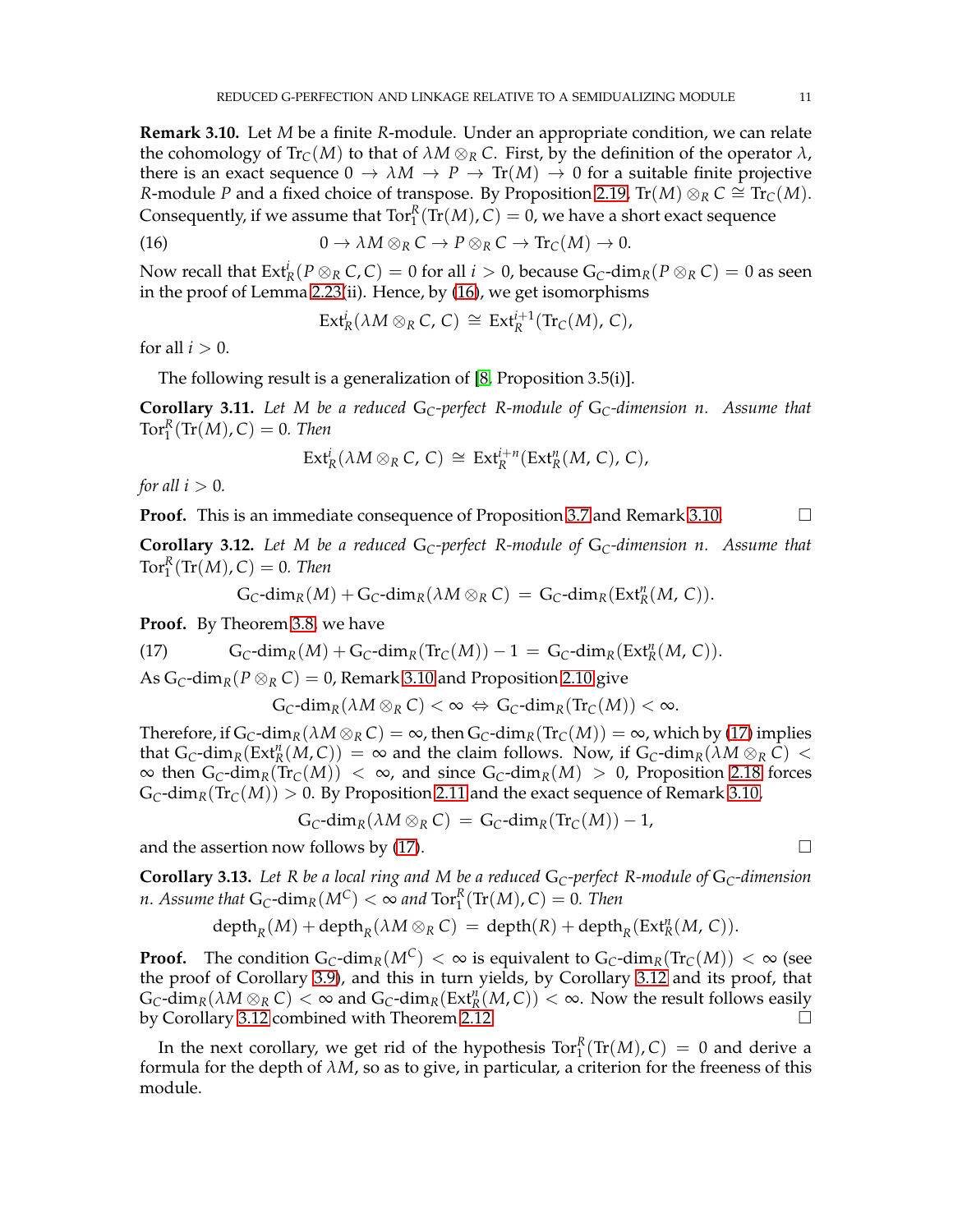<span id="page-11-1"></span>**Corollary 3.14.** *Let R be a Cohen-Macaulay local ring and M be a reduced* G*C-perfect R-module of* G*C-dimension n. Assume that M<sup>C</sup> has finite* G*C-dimension and that M*<sup>∗</sup> *has finite projective dimension. Then*

$$
\text{depth}_R(\lambda M) = n + \text{depth}_R(\text{Ext}^n_R(M, C)).
$$

*In particular,*  $\lambda M$  *is a free R-module if and only if*  $\text{depth}_R(\text{Ext}^n_R(M, C)) = \text{dim}(R) - n$ .

**Proof.** Since  $M^* \cong \Omega^2 \text{Tr}(M)$ , the *R*-module  $\text{Tr}(M)$  (and  $\lambda M$  as well) must also have finite projective dimension. Moreover, because *R* is Cohen-Macaulay, it follows by [\[28,](#page-21-23) Theorem 2.2.6(c)] that *C* is maximal Cohen-Macaulay. Applying [\[37,](#page-22-2) Lemma 2.2] we get  $\text{Tor}_{i}^{R}(\text{Tr}(M), C) = 0$  for all  $i > 0$ . Note that, by Theorem [2.12,](#page-3-2) we have depth<sub>R</sub> $(M) =$  $depth(R) - n$ . Therefore, by Corollary [3.13,](#page-10-4) we can write

$$
\text{depth}_R(\lambda M \otimes_R C) = n + \text{depth}_R(\text{Ext}^n_R(M, C)).
$$

On the other hand, by definition, there is a short exact sequence  $0 \to \lambda M \to P \to \text{Tr}(M) \to$ 0 for some finite projective *R*-module *P*. Tensoring with *C*, we get  $\mathrm{Tor}_{j}^{R}(\lambda M,C)=0$  for all  $j > 0$ , which by [\[3,](#page-21-31) Theorem 1.2] (together with the Auslander-Buchsbaum formula) gives

 $\text{depth}_R(\lambda M \otimes_R C) = \text{depth}_R(\lambda M) + \text{depth}_R(C) - \text{depth}(R) = \text{depth}_R(\lambda M).$ 

The result follows, and the particular assertion is clear.  $\Box$ 

**Remark 3.15.** Maintain the setting and hypotheses of Corollary [3.14.](#page-11-1) If moreover *λM* is not free, then, since  $M^* = \Omega \lambda M$ , we easily derive a formula for the depth of  $M^*$ :

 $depth_R(M^*) = 1 + n + depth_R(Ext_R^n(M, C)).$ 

4. REDUCED G*C*-PERFECTION AND (RELATIVE) AUSLANDER TRANSPOSE

<span id="page-11-0"></span>We will extend some results of [\[4\]](#page-21-0) to the context of G<sub>C</sub>-dimension and present formulas relating the grade and the reduced grade with respect to *C*. We will also investigate conditions under which the reduced G*C*-perfect property is preserved under the operation of taking Auslander transpose with respect to *C*. As a main consequence, we will generalize [\[8,](#page-21-2) Corollary 3.6].

The following basic result is a generalization of [\[4,](#page-21-0) Proposition 4.17].

<span id="page-11-3"></span>**Proposition 4.1.** Let M be a finite R-module of finite  $G_C$ -dimension. Then, for any given  $i > 0$ ,

<span id="page-11-2"></span>
$$
\operatorname{grade}_R(\operatorname{Ext}^i_R(M,\,C))\,\geq\,i.
$$

**Proof.** First, the hypothesis  $G_C$ -dim $_R(M) < \infty$  is equivalent to  $G_{C_p}$ -dim $_{R_p}(M_p) < \infty$  for all  $\mathfrak{p} \in \text{Spec}(R)$  (see [\[13,](#page-21-24) Corollary 3.4]). Pick  $i > 0$ . If  $\text{Ext}^i_R(M, C) = 0$  then there is nothing to prove, since by convention grade<sub>*R*</sub>(0) =  $\infty$ . Thus we may suppose Ext<sup>*i*</sup><sub>*R*</sub>(*M*, *C*)  $\neq$  0. According to [\[4,](#page-21-0) Corollary 4.6], we can write

(18)  $\qquad \text{grade}_R(\text{Ext}^i_R(M, C)) = \min\{\text{depth}(R_{\mathfrak{p}}) \mid \mathfrak{p} \in \text{Supp}_R(\text{Ext}^i_R(M, C))\}.$ 

For an arbitrary  $\mathfrak{p} \in \text{Supp}_R(\text{Ext}^i_R(M, C))$ , we will show that depth $(R_{\mathfrak{p}}) \geq i$  and thus by [\(18\)](#page-11-2) it will follow that  $\mathrm{grade}_R(\mathrm{Ext}^i_R(M,C))\geq i$ . Since  $\mathrm{G}_{C_{\mathfrak{p}}}$ -dim $_{R_{\mathfrak{p}}}(M_{\mathfrak{p}})<\infty$  and

$$
\text{Ext}^i_{R_{\mathfrak{p}}}(M_{\mathfrak{p}}, C_{\mathfrak{p}}) \,\cong\, (\text{Ext}^i_R(M, C))_{\mathfrak{p}} \,\neq\, 0,
$$

we must have  $G_{C_{\mathfrak{p}}}$ -dim $_{R_{\mathfrak{p}}}(M_{\mathfrak{p}}) \geq i$  by Proposition [2.9.](#page-2-0) Therefore, Theorem [2.12](#page-3-2) yields

 $\mathsf{depth}(R_\mathfrak{p}) \ = \ \mathsf{G}_{\mathsf{C}_{\mathfrak{p}}} \text{-}\mathsf{dim}_{R_\mathfrak{p}}(M_\mathfrak{p}) \ + \ \mathsf{depth}_{R_\mathfrak{p}}(M_\mathfrak{p}) \ \ge \ \mathsf{G}_{\mathsf{C}_{\mathfrak{p}}} \text{-}\mathsf{dim}_{R_\mathfrak{p}}(M_\mathfrak{p}) \ \ge \ i,$ 

as desired.  $\Box$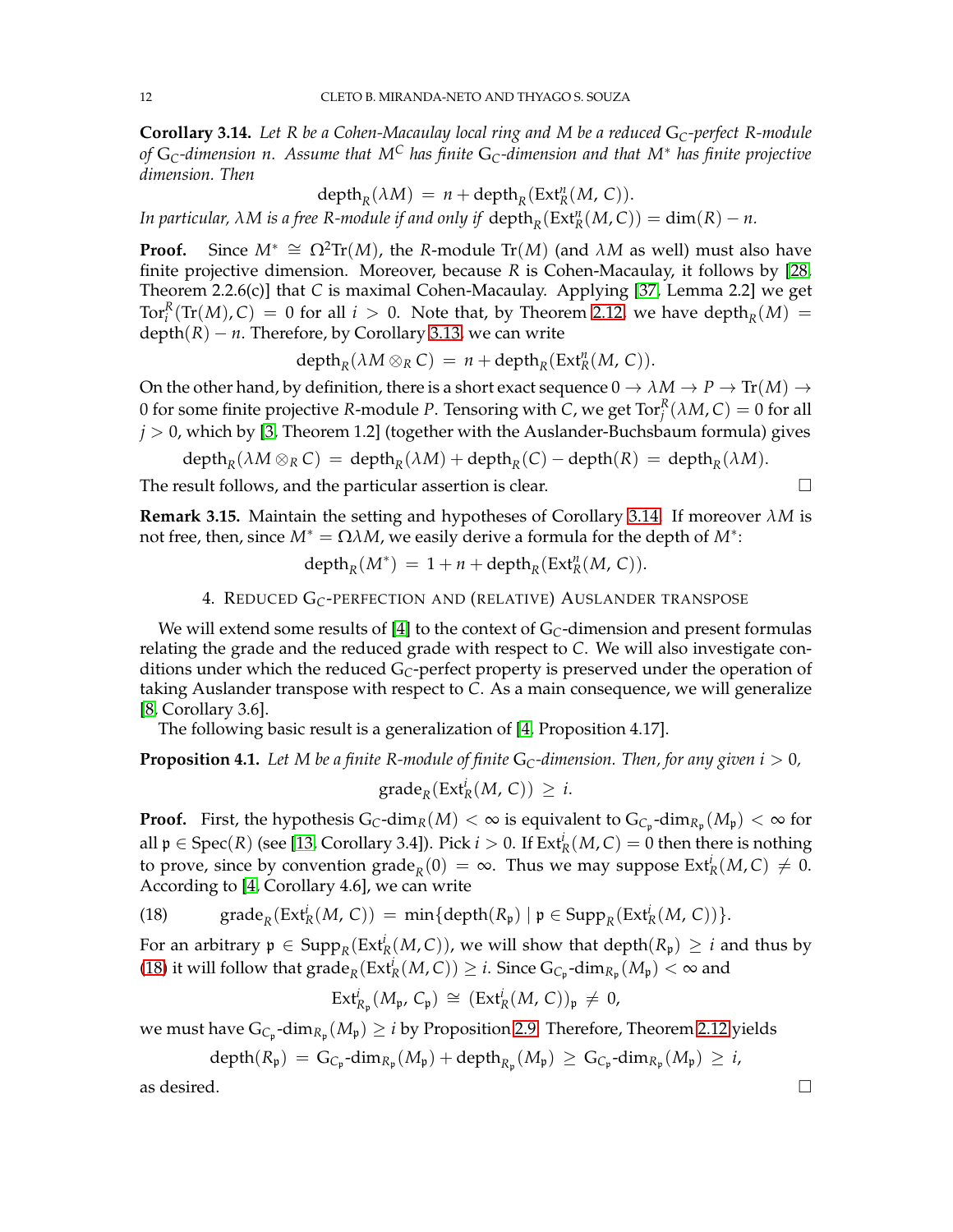<span id="page-12-6"></span>**Proposition 4.2.** *Let M be a reduced* G*C-perfect R-module of* G*C-dimension n. Then,*

$$
r.\text{grade}_R(M,C) + r.\text{grade}_R(\text{Tr}_C(M),C) = \text{grade}_R(\text{Ext}_R^n(M,C)) + 1.
$$

**Proof.** Let  $j > n - 1$  be an integer. Applying Proposition [3.7](#page-8-4) with  $i = j - n + 1$ , we get

(19) 
$$
\operatorname{Ext}^j_R(\operatorname{Ext}^n_R(M,\,C),\,C)\,\cong\,\operatorname{Ext}^{j-n+1}_R(\operatorname{Tr}_C(M),\,C).
$$

Assume that  $\operatorname{r.grade}_{R}(\operatorname{Tr}_{C}(M), C) < \infty$ . Set  $m = \operatorname{r.grade}_{R}(\operatorname{Tr}_{C}(M), C)$ . Taking  $j = n + m - 1$ 1 > *n* − 1 in [\(19\)](#page-12-1), we get

<span id="page-12-1"></span>
$$
\operatorname{Ext}^{n+m-1}_R(\operatorname{Ext}^n_R(M,\,C),\,C)\,\cong\,\operatorname{Ext}^m_R(\operatorname{Tr}_C(M),\,C)\,\neq\,0,
$$

which gives  $\text{grade}_R(\text{Ext}^n_R(M, C)) \leq n + m - 1$ , and we must show that equality holds. To this end, let  $0 \leq k < n+m-1$ . Consider first the case  $n-1 < k < n+m-1$ , i.e. 1 ≤ *k* − *n* + 1 < *m*. By [\(19\)](#page-12-1) it follows that  $Ext^{k}_R(Ext^{n}_R(M, C), C) = 0$ . Now suppose  $0 \leq k < n$  and note that, by Proposition [4.1,](#page-11-3)  $\text{grade}_R(\text{Ext}_R^n(M, C)) \geq n$ , which implies  $\text{Ext}^k_R(\text{Ext}^n_R(M, C), C) = 0$  by virtue of Lemma [2.22.](#page-4-0) Thus we have shown that  $\operatorname{grade}_R(\operatorname{Ext}_R^n(M,\widetilde{C})) = n + m - 1.$ 

Finally, if  $\mathrm{r.grade}_{R}(\mathrm{Tr}_{C}(M), C) = \infty$ , then  $\mathrm{Ext}_{R}^{i}(\mathrm{Tr}_{C}(M), C) = 0$  for all  $i > 0$ . By [\(19\)](#page-12-1),

$$
\operatorname{Ext}^j_R(\operatorname{Ext}^n_R(M,\,C),\,C)\,=\,0,\text{ for all }j\geq n.
$$

As  $\mathrm{grade}_R(\mathrm{Ext}^n_R(M, C)) \ge n$ , it follows that  $\mathrm{Ext}^j_R(\mathrm{Ext}^n_R(M, C), C) = 0$  also for  $0 \le j < n$ . Therefore,  $\text{grade}_R(\text{Ext}_R^n(M, C)) = \infty$ . The result follows.

<span id="page-12-5"></span>**Lemma 4.3.** *Given an integer*  $k > 0$ *, let*  $0 \rightarrow N \rightarrow X_k \rightarrow \cdots \rightarrow X_1 \rightarrow M \rightarrow 0$  *be an exact sequence of finite R-modules such that*  $\text{Ext}^i_R(X_j,\mathcal{C}) = 0$  *for all i*  $> 0$  *and j* = 1,..., *k.* If r.grade*<sup>R</sup>* (*M*, *C*) > *k, then*

<span id="page-12-4"></span><span id="page-12-3"></span><span id="page-12-2"></span>
$$
r.\text{grade}_R(N,C) = r.\text{grade}_R(M,C) - k.
$$

**Proof.** We proceed by induction on *k*. Assuming  $k = 1$ , there are isomorphisms

(20) 
$$
\operatorname{Ext}^i_R(N, C) \cong \operatorname{Ext}^{i+1}_R(M, C), \text{ for all } i > 0.
$$

First, if  $\mathrm{r.grade}_{R}(M,C) = \infty$  then, equivalently,  $\mathrm{Ext}^{j}_{R}(M,C) = 0$  for all  $j > 0$  (see Remark [3.2\(](#page-5-1)ii)), and then [\(20\)](#page-12-2) gives  $Ext_R^i(N, C) = 0$  for all  $i > 0$ , so that r.grade<sub>*R*</sub>(*N*, *C*) = ∞.

If  $\text{r.grade}_R(M, C) < \infty$ , say  $t := \text{r.grade}_R(M, C)$  (note that  $t > 1$ ), then [\(20\)](#page-12-2) yields

(21) 
$$
\operatorname{Ext}^{t-1}_R(N, C) \cong \operatorname{Ext}^t_R(M, C) \neq 0,
$$

hence r.grade $_R(N, C) \leq t - 1$ . In case  $t = 2$ , we have r.grade $_R(N, C) = 1 = t - 1$ . If  $t \geq 3$ , let 0 < *i* < *t* − 1, i.e.  $1 < i + 1 < t$ . Using [\(20\)](#page-12-2), we get  $\text{Ext}_{R}^{i}(N, C) \cong \text{Ext}_{R}^{i+1}(M, C) = 0$ . Thus, by [\(21\)](#page-12-3), r.grade<sub>R</sub>( $N, C$ ) =  $t-1$ .

Now suppose  $k > 1$ . Set  $K = \text{ker}(X_{k-1} \to X_{k-2})$ . Then we have an exact sequence  $0 \to K \to X_{k-1} \to \cdots \to X_1 \to M \to 0$ . By induction,

(22) 
$$
\operatorname{r.grade}_{R}(K,C) = \operatorname{r.grade}_{R}(M,C) - k + 1.
$$

By what we already proved, the exact sequence  $0 \to N \to X_k \to K \to 0$  gives an equality r.grade<sub>*R*</sub>(*N*, *C*) = r.grade<sub>*R*</sub>(*K*, *C*) − 1. Substituting into [\(22\)](#page-12-4), we get the result.  $\Box$ 

The lemma above will be particularly useful in the proof of the following example, the first part of which generalizes [\[8,](#page-21-2) Example 3.2] (which treats the classical case  $C = R$ ).

<span id="page-12-0"></span>**Example 4.4.** Let *n* be a positive integer and let *M* be a non-zero finite *R*-module such that  $\operatorname{grade}_R(M) \geq n$ . Then: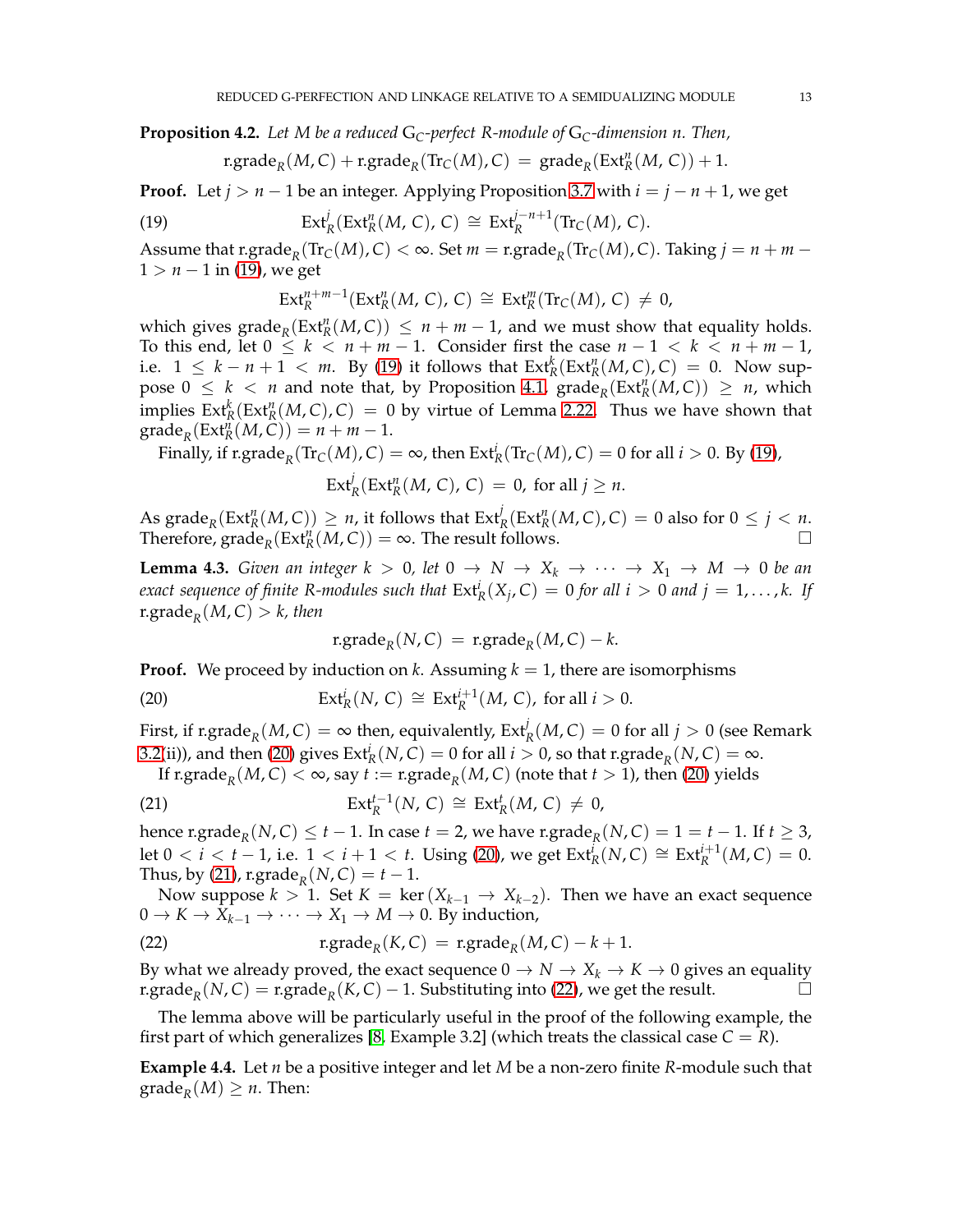- (i)  $\mathcal{T}_n^C(M)$  is a reduced G<sub>C</sub>-perfect *R*-module of G<sub>C</sub>-dimension *n* (or projective dimension *n* if  $C = R$ );
- (ii) If *R* is local and  $\text{grade}_R(M) > n$ , then  $\mathcal{T}_n^C(M)$  is not a  $G_C$ -perfect *R*-module, and  $\operatorname{grade}_R(\mathcal{T}_n^{\mathcal{C}}(M))=0.$

**Proof.** (i) We prove the claim by induction on *n*. If  $n = 1$ , then grade<sub>*R*</sub>(*M*)  $\geq 1$ , which implies that  $M^C = 0$ . A minimal projective presentation  $P_1 \to P_0 \to M \to 0$  of M yields a short exact sequence  $0 \to P_0^C \to P_1^C \to \text{Tr}_C(M) \to 0$ , so that  $G_C$ -dim<sub>*R*</sub>(Tr<sub>*C*</sub>(*M*))  $\leq 1$ . Note that  $G_C$ -dim<sub>*R*</sub>(*M*) is positive since, by Lemma [2.22,](#page-4-0)  $G_C$ -dim<sub>*R*</sub>(*M*)  $\geq$  grade<sub>*R*</sub>(*M*)  $\geq$  *n*  $>$  0. Hence  $G_C$ -dim<sub>*R*</sub>(Tr<sub>*C*</sub>(*M*)) > 0 by virtue of Proposition [2.18\(](#page-3-0)iii). It follows, by Remark [3.2\(](#page-5-1)iii), that the *R*-module  $\mathcal{T}_1^C(M) = \text{Tr}_C(M)$  is reduced G<sub>*C*</sub>-perfect of G<sub>*C*</sub>-dimension 1.

Now assume that  $n > 1$ . Applying the induction hypothesis to  $\mathcal{T}_{n-1}^{\mathcal{C}}(M)$  we obtain that  $\mathcal{T}_{n-1}^C(M)$  is a reduced G<sub>*C*</sub>-perfect *R*-module of G<sub>*C*</sub>-dimension *n* − 1. As  $Ext_R^{n-1}(M, C) = 0$ , Lemma [3.6](#page-7-7) gives a short exact sequence

<span id="page-13-0"></span>(23) 
$$
0 \to \mathcal{T}_{n-1}^C(M) \to \text{Tr}_C(P) \to \mathcal{T}_n^C(M) \to 0.
$$

Because  $G_C$ -dim<sub>*R*</sub>( $T_{n-1}^C(M)$ ) = *n* − 1 and  $G_C$ -dim<sub>*R*</sub>(Tr<sub>*C*</sub>(*P*)) = 0, this sequence yields  $G_C$ -dim<sub>*R*</sub>( $\mathcal{T}_n^C(M)$ )  $\leq n$ . To conclude, by virtue of Remark [3.2\(](#page-5-1)iii) it suffices to show that r.grade<sub>*R*</sub>( $\mathcal{T}_n^C(M)$ , *C*) ≥ *n* and G<sub>C</sub>-dim<sub>*R*</sub>( $\mathcal{T}_n^C(M)$ ) > 0. Since  $\Omega^{n-1}M$  is an *R*-syzygy mod-ule, Lemma [2.23](#page-4-2) forces  $Ext^1_R(\mathcal{T}_n^C(M), C) = 0$  and thus r.grade<sub>*R*</sub> ( $\mathcal{T}_n^C(M), C) > 1$ . Ap-plying Lemma [4.3](#page-12-5) to [\(23\)](#page-13-0), we get r.grade<sub>R</sub>( $\mathcal{T}_n^C(M)$ ,  $C$ ) = *n*. Notice, finally, that if we assume  $G_C$ -dim<sub>*R*</sub>( $\mathcal{T}_n^C(M)$ ) = 0 then  $G_C$ -dim<sub>*R*</sub>( $\Omega^{n-1}M$ ) = 0 (by Proposition [2.18\(](#page-3-0)iii)) and this implies that *M* has  $G_C$ -dimension less than  $n$ , contradicting the assumption that grade<sub>R</sub> $(M) \ge n$  (see Lemma [2.22\)](#page-4-0).

<span id="page-13-1"></span>The assertion concerning projective dimension is clear from the proof with  $C = R$ .

(ii) For simplicity, set  $M' = \mathcal{T}_n^C(M)$ . By part (i), M' is reduced G<sub>C</sub>-perfect of G<sub>C</sub>dimension *n*, hence Proposition [4.2](#page-12-6) gives

(24) 
$$
r.\text{grade}_R(M',C) + r.\text{grade}_R(\text{Tr}_C(M'),C) = \text{grade}_R(\text{Ext}_R^n(M',C)) + 1.
$$

By Proposition [2.17,](#page-3-3) there exists an exact sequence  $0 \to \Omega^{n-1} M \to \text{Tr}_\mathcal{C}(M') \to X \to 0$ , where  $G_C$ -dim<sub>*R*</sub>(*X*) = 0. In particular,  $Ext_R^i(X, C) = 0$  for all  $i > 0$ , which implies that  $\text{Ext}_{R}^{i}(\Omega^{n-1}M, C) \cong \text{Ext}_{R}^{i}(\text{Tr}_{C}(M'), C)$ , for all  $i > 0$ . Thus,

<span id="page-13-2"></span>(25) 
$$
\operatorname{r.grade}_{R}(\Omega^{n-1}M,C) = \operatorname{r.grade}_{R}(\operatorname{Tr}_{C}(M'),C).
$$

<span id="page-13-3"></span>On the other hand, Lemma [4.3](#page-12-5) (with  $k = n - 1$ ) yields

(26) 
$$
\operatorname{r.grade}_{R}(\Omega^{n-1}M, C) = \operatorname{r.grade}_{R}(M, C) - n + 1.
$$

<span id="page-13-4"></span>By [\(24\)](#page-13-1), [\(25\)](#page-13-2), [\(26\)](#page-13-3), and the equality r.grade<sub>*R*</sub>( $M'$ , C) = *n*, we have

(27) 
$$
\operatorname{r,grade}_R(M,C) = \operatorname{grade}_R(\operatorname{Ext}^n_R(M',C)).
$$

Now assume that *M*′ is G*C*-perfect. So, it has grade *n*. By [\[16,](#page-21-8) 10., p. 68] (which requires *R* to be local), the module  $Ext_R^n(M', C)$  must have grade *n* as well. Therefore, by [\(27\)](#page-13-4), r.grade<sub>*R*</sub></sub>(*M*, *C*) = *n* which forces grade<sub>*R*</sub>(*M*) = *n*, a contradiction. Hence indeed *M<sup>†</sup>* is not G<sub>C</sub>-perfect. Clearly, because of (i), this would be violated if  $\text{grade}_R(M') > 0$ .

The following theorem investigates when the property of reduced G*C*-perfection is preserved under the operation of taking Auslander transpose with respect to *C*.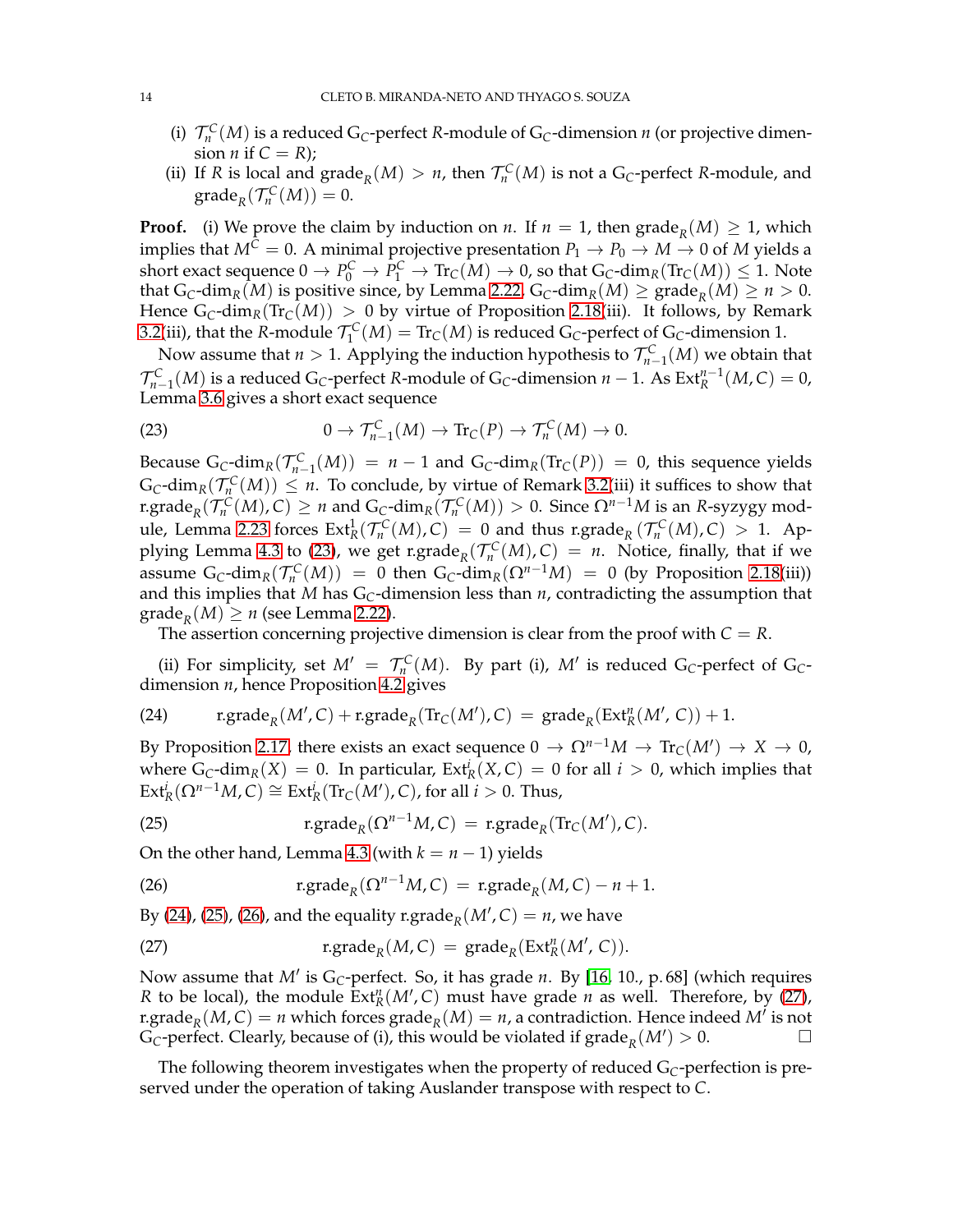<span id="page-14-0"></span>**Theorem 4.5.** *Let M be a finite R-module. Let n and t be two integers. Then the following statements are equivalent:*

- (i)  $M$  is reduced  $G_C$ -perfect of  $G_C$ -dimension  $n$  and  $Ext_R^n(M, C)$  is  $G_C$ -perfect of  $G_C$ -dimension  $n + t - 1$ ;
- (ii)  $\text{Tr}_C(M)$  *is reduced*  $G_C$ -perfect of  $G_C$ -dimension t and  $\text{Ext}^t_R(\text{Tr}_C(M), C)$  *is*  $G_C$ -perfect of G<sub>C</sub>-dimension  $n + t - 1$ .

**Proof.** Set  $N = \text{Tr}_C(M)$ . By Proposition [2.17,](#page-3-3) we have a short exact sequence

(28) 
$$
0 \to M \to \text{Tr}_\mathbb{C}(N) \to X \to 0
$$

where  $G_C$ -dim<sub>*R*</sub>(*X*) = 0. As  $Ext_R^i(X, C) = 0$  for all  $i > 0$ , the sequence [\(28\)](#page-14-1) gives  $\text{Ext}_{R}^{i}(M, C) \cong \text{Ext}_{R}^{i}( \text{Tr}_{C}(N), C)$  for all  $i > 0$ , so that

(29) 
$$
\operatorname{r.grade}_{R}(\operatorname{Tr}_{C}(N), C) = \operatorname{r.grade}_{R}(M, C).
$$

Applying Proposition [2.14](#page-3-1) to [\(28\)](#page-14-1), we get

(30) 
$$
G_C\text{-dim}_R(\text{Tr}_C(N)) = G_C\text{-dim}_R(M).
$$

We are now prepared to prove (i) $\Rightarrow$ (ii). By Theorem [3.8](#page-8-0) and Proposition [4.2,](#page-12-6) we have

<span id="page-14-3"></span><span id="page-14-2"></span><span id="page-14-1"></span>
$$
G_C\text{-dim}_R(N) = G_C\text{-dim}_R(\text{Ext}^n_R(M, C)) + 1 - G_C\text{-dim}_R(M)
$$
  
= grade<sub>R</sub>(\text{Ext}^n\_R(M, C)) + 1 - r.\text{grade}<sub>R</sub>(M, C)  
= r.\text{grade}<sub>R</sub>(N, C),

<span id="page-14-4"></span>and hence *N* is reduced G<sub>*C*</sub>-perfect of G<sub>*C*</sub>-dimension equal to  $(n + t - 1) + 1 - n = t$ . Thus, similarly,

(31) 
$$
G_C\text{-dim}_R(N) + G_C\text{-dim}_R(\text{Tr}_C(N)) = G_C\text{-dim}_R(\text{Ext}_R^t(N, C)) + 1
$$

<span id="page-14-5"></span>and

(32) 
$$
\text{r.grade}_{R}(N, C) + \text{r.grade}_{R}(\text{Tr}_{C}(N), C) = \text{grade}_{R}(\text{Ext}_{R}^{t}(N, C)) + 1.
$$

By [\(29\)](#page-14-2), [\(30\)](#page-14-3), [\(31\)](#page-14-4) and [\(32\)](#page-14-5), we get

$$
G_C\text{-dim}_R(\text{Ext}^t_R(N, C)) = G_C\text{-dim}_R(N) + n - 1
$$
  
= 
$$
\text{r.grade}_R(N, C) + n - 1
$$
  
= 
$$
\text{grade}_R(\text{Ext}^t_R(N, C)).
$$

Therefore,  $\text{Ext}^t_R(N, C)$  is  $G_C$ -perfect of  $G_C$ -dimension  $t + n - 1$ .

Now let us show the implication (ii) $\Rightarrow$ (i). By Theorem [3.8](#page-8-0) and Proposition [4.2,](#page-12-6) we get

(33) 
$$
G_C\text{-dim}_R(\text{Tr}_C(N)) = \text{r.grade}_R(\text{Tr}_C(N), C).
$$

Thus, by [\(29\)](#page-14-2), [\(30\)](#page-14-3) and [\(33\)](#page-14-6), *M* is reduced  $G_C$ -perfect of  $G_C$ -dimension *n*. Similarly,

<span id="page-14-6"></span>
$$
G_C\text{-dim}_R(\text{Ext}^n_R(M, C)) = G_C\text{-dim}_R(M) + t - 1
$$
  
= 
$$
\text{r.grade}_R(M, C) + t - 1
$$
  
= 
$$
\text{grade}_R(\text{Ext}^n_R(M, C)),
$$

thus proving that  $\text{Ext}^n_R(M, C)$  is  $G_C$ -perfect of  $G_C$ -dimension  $n + t - 1$ .

**Corollary 4.6.** Let R be a local ring and M be a  $G_C$ -perfect R-module of grade  $n > 0$ . Then  $\mathrm{Tr}_\mathsf{C}(M)$  is a reduced  $\mathrm{G}_\mathsf{C}$ -perfect R-module of  $\mathrm{G}_\mathsf{C}$ -dimension 1, and the R-module  $\mathrm{Ext}^1_\mathsf{R}(\mathrm{Tr}_\mathsf{C}(M)$ ,  $\mathrm{C})$ *is* G*C-perfect of* G*C-dimension n.*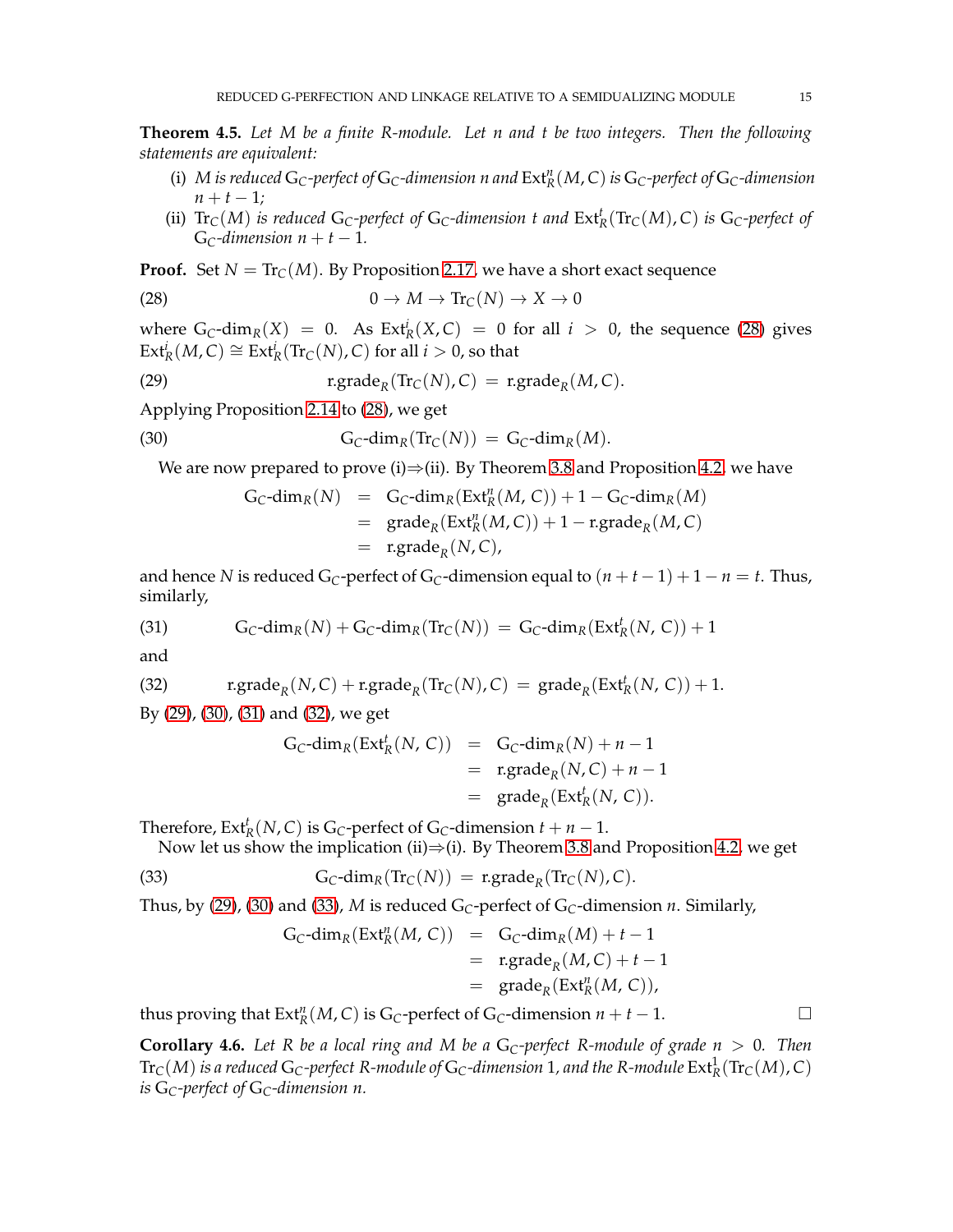**Proof.** By Example [3.5](#page-6-2) and [\[16,](#page-21-8) 10., p. 68], *M* is reduced G*C*-perfect of G*C*-dimension *n* and Ext<sup>*n*</sup>(*M*, *C*) is a  $\tilde{G}_C$ -perfect *R*-module of  $G_C$ -dimension  $n = n + 1 - 1$ . Now the assertion is clear by Theorem [4.5](#page-14-0) with  $t = 1$ .

**Corollary 4.7.** Let  $n > 0$  and  $t > 2$  be two integers. Let M be a reduced  $G_C$ -perfect R-module *of*  $G_C$ -dimension n such that  $Ext_R^n(M, C)$  is a  $G_C$ -perfect R-module of  $G_C$ -dimension  $n + t - 1$ . *Then, M<sup>C</sup> is reduced* G<sub>C</sub>-perfect of G<sub>C</sub>-dimension t − 2 and  $\text{Ext}_{R}^{t-2}(M^C, C)$  is G<sub>C</sub>-perfect of G<sub>C</sub>*dimension*  $n + t - 1$ .

<span id="page-15-1"></span>**Proof.** By Theorem [4.5,](#page-14-0)  $\text{Tr}_{C}(M)$  is reduced  $G_{C}$ -perfect of  $G_{C}$ -dimension *t* and moreover Ext<sup>*t*</sup><sub>*R*</sub>(Tr<sub>*C*</sub>(*M*), *C*) is G<sub>*C*</sub>-perfect of G<sub>*C*</sub>-dimension *n* + *t* − 1. We have an exact sequence

(34) 
$$
0 \to M^C \to P_0^C \to P_1^C \to \text{Tr}_C(M) \to 0,
$$

<span id="page-15-2"></span>where  $P_0$  and  $P_1$  are finite projective *R*-modules. Breaking this sequence into two short exact sequences, and using Proposition [2.11,](#page-2-4) we obtain

(35) 
$$
G_C \text{-dim}_R(M^C) = G_C \text{-dim}_R(\text{Tr}_C(M)) - 2 = t - 2.
$$

<span id="page-15-3"></span>Now, applying Lemma [4.3](#page-12-5) to [\(34\)](#page-15-1), we get

(36) 
$$
\operatorname{r.grade}_{R}(M^{C}, C) = \operatorname{r.grade}_{R}(\operatorname{Tr}_{C}(M), C) - 2 = t - 2.
$$

By [\(35\)](#page-15-2) and [\(36\)](#page-15-3),  $M^C$  is reduced G<sub>*C*</sub>-perfect of G<sub>*C*</sub>-dimension  $t - 2$ . Finally, in virtue of the isomorphism  $\text{Ext}^{t-2}_R(M^C, C) \cong \text{Ext}^t_R(\text{Tr}_C(M), C)$ , we conclude that  $\text{Ext}^{t-2}_R(M^C, C)$  is G<sub>C</sub>-perfect of G<sub>C</sub>-dimension  $n + t - 1$ .

Yet another consequence of Theorem [4.5](#page-14-0) is the following generalization of [\[8,](#page-21-2) Corollary 3.6].

<span id="page-15-0"></span>**Corollary 4.8.** Let M be a horizontally linked R-module. Assume that  $\text{Tor}_1^R(\text{Tr}(M), C) = 0$ . Let *n and t be two positive integers. Then the following statements are equivalent:*

- (i)  $M$  is reduced  $G_C$ -perfect of  $G_C$ -dimension  $n$  and  $Ext_R^n(M, C)$  is  $G_C$ -perfect of  $G_C$ -dimension  $n + t$ ;
- (ii)  $\,\lambda M\otimes_R C$  is reduced  $G_C$ -perfect of  $G_C$ -dimension  $t$  and  $\mathrm{Ext}^t_R(\lambda M\otimes_R C,C)$  is  $G_C$ -perfect *of*  $G_C$ -dimension  $n + t$ .

**Proof.** By Theorem [4.5,](#page-14-0) it suffices to prove that item (ii) is equivalent to the following assertion:

(iii)  $\text{Tr}_C(M)$  is reduced G<sub>*C*</sub>-perfect of G<sub>*C*</sub>-dimension  $t + 1$  and  $\text{Ext}^{t+1}_R(\text{Tr}_C(M), C)$  is G<sub>*C*</sub>perfect of  $G_C$ -dimension  $n + t$ .

As seen in Remark [3.10,](#page-10-1) there is an exact sequence

(37) 
$$
0 \to \lambda M \otimes_R C \to P \otimes_R C \to \text{Tr}_C(M) \to 0,
$$

where *P* is a finite projective *R*-module. By [\[23,](#page-21-5) Remark 2.15(i)] we have  $Ext^1_R(Tr_C(M), C) =$ 0, because *M* is horizontally linked. Also, recall that  $G_C$ -dim<sub>*R*</sub>( $P \otimes_R C$ ) = 0 (see the proof of Lemma [2.23\(](#page-4-2)ii)). Thus, combining [\(37\)](#page-15-4) with Proposition [2.10](#page-2-3) and Proposition [2.6,](#page-2-2) we get the equivalence

<span id="page-15-5"></span><span id="page-15-4"></span>
$$
0 < G_C \text{-dim}_R(\lambda M \otimes_R C) < \infty \Leftrightarrow 0 < G_C \text{-dim}_R(\text{Tr}_C(M)) < \infty.
$$

In this case, by Proposition [2.11,](#page-2-4)

(38) 
$$
G_C\text{-dim}_R(\lambda M \otimes_R C) = G_C\text{-dim}_R(\text{Tr}_C(M)) - 1.
$$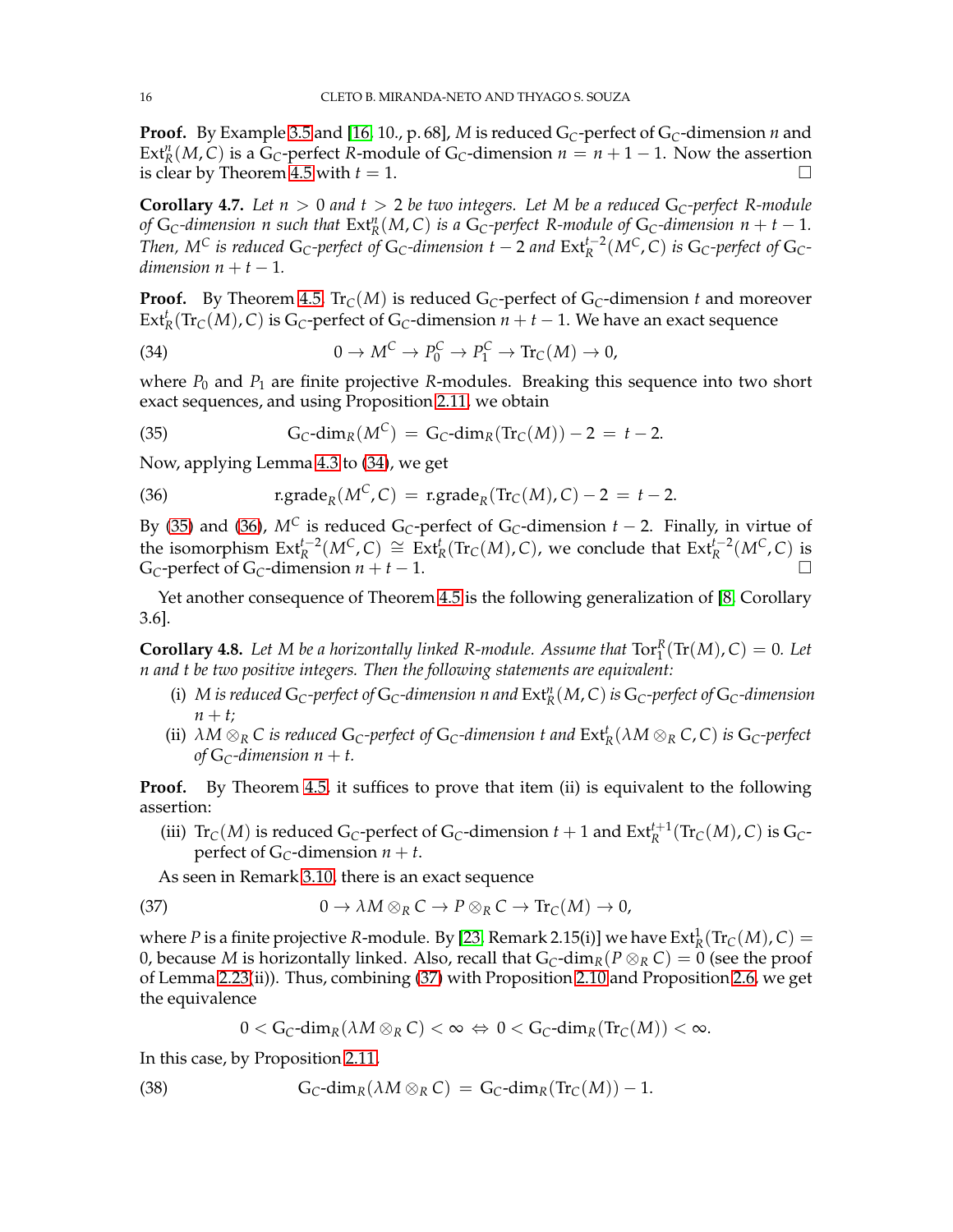Since  $Ext^1_R(Tr_C(M), C) = 0$ , we have  $r.\text{grade}_R(Tr_C(M), C) > 1$  and then, by Lemma [4.3,](#page-12-5)

(39) 
$$
\operatorname{r.grade}_{R}(\lambda M \otimes_{R} C, C) = \operatorname{r.grade}_{R}(\operatorname{Tr}_{C}(M), C) - 1.
$$

Now it is clear, by [\(38\)](#page-15-5) and [\(39\)](#page-16-2), that  $\text{Tr}_{\mathcal{C}}(M)$  is reduced  $G_{\mathcal{C}}$ -perfect of  $G_{\mathcal{C}}$ -dimension  $t+1$ if and only if  $\lambda M \otimes_R C$  is reduced G<sub>C</sub>-perfect of G<sub>C</sub>-dimension *t*. Finally, since  $t > 0$ , the sequence [\(37\)](#page-15-4) gives, in particular,  $Ext^f_R(\lambda M \otimes_R C, C) \cong Ext^{t+1}_R(Tr_C(M), C)$ . The desired equivalence (ii)⇔(iii) follows.

# <span id="page-16-2"></span>5. HORIZONTAL LINKAGE AND (REDUCED) G*C*-PERFECTION

<span id="page-16-0"></span>Besides Corollary [4.8,](#page-15-0) much more can be said about the connection between (reduced) G*C*-perfection and horizontal linkage. This is our goal in this section. In particular, we will generalize some results of [\[21\]](#page-21-7) and [\[8\]](#page-21-2), the latter concerning the problem of characterizing horizontally linked modules.

**Lemma 5.1.** If M is a non-zero horizontally linked R-module, then  $\mathrm{grade}_R(M) = 0$ .

**Proof.** Suppose grade<sub>R</sub> $(M) > 0$ . Then  $M^* = 0$ , hence  $M^{**} = 0$ . By Proposition [2.18,](#page-3-0) there is an isomorphism  $\text{Ext}^1_R(\text{Tr}(M), R) \cong M$ , so that  $\text{Ext}^1_R(\text{Tr}(M), R) \neq 0$ , which contradicts Theorem [2.21.](#page-4-3)  $\Box$ 

This lemma immediately gives the following.

<span id="page-16-3"></span>**Corollary 5.2.** If M is a non-zero horizontally linked G<sub>C</sub>-perfect R-module, then  $G_C$ -dim<sub>R</sub>(M) = 0*.*

In order to produce a reciprocal of Corollary [5.2](#page-16-3) we need the notion of Auslander class with respect to *C*, which was introduced in [\[11\]](#page-21-6). Notice that taking  $C = R$  trivializes the concept in the sense that every *R*-module lies in the Auslander class with respect to *R*.

**Definition 5.3.** The *Auslander class with respect to C*, denoted by A*C*, consists of all *R*modules *M* satisfying the following conditions:

- (i) The natural map  $\mu$ :  $M \to \text{Hom}_R(C, M \otimes_R C)$  is an isomorphism;
- (ii)  $\text{Tor}_{i}^{R}(C, M) = 0 = \text{Ext}_{R}^{i}(C, M \otimes_{R} C)$  for all  $i > 0$ .
- **Example 5.4.** (i) If any two *R*-modules in a short exact sequence are in  $A_C$ , then so is the third one. Every module of finite flat dimension lies in  $A_C$ . We refer to [\[32,](#page-21-19) 1.9].
	- (ii) If *M* is a finite module over a Cohen-Macaulay local ring *R* with canonical module  $\omega_R$ , then  $M \in \mathcal{A}_{\omega_R}$  if and only if  $G$ -dim $_R(M) < \infty$  (see [\[12,](#page-21-30) Theorem 1]).

<span id="page-16-4"></span>**Remark 5.5.** Let *M* be a finite *R*-module such that  $Tr(M) \in A_C$ . Then

$$
\text{Ext}^i_R(\text{Tr}_C(M), C) \cong \text{Ext}^i_R(\text{Tr}(M), R),
$$

for all  $i \ge 0$  (see [\[23,](#page-21-5) Remark 2.15 (ii)]).

<span id="page-16-1"></span>**Theorem 5.6.** Let M be a stable R-module such that  $G_C$ -dim<sub>*R*</sub>(*M*) = 0 and  $\lambda M \in A_C$ . Then M *is horizontally linked,*  $\lambda M$  *is a stable R-module and*  $G_C$ -dim<sub>*R*</sub>( $\lambda M \otimes_R C$ ) = 0.

**Proof.** Since  $G_C$ -dim<sub>*R*</sub>(*M*) = 0, we get  $G_C$ -dim<sub>*R*</sub>( $Tr_C(M)$ ) = 0 by virtue of Proposition [2.18.](#page-3-0) In particular,  $Ext^1_R(Tr_C(M), C) = 0$ . There is a short exact sequence  $0 \to \lambda M \to$  $P \to \text{Tr}(M) \to 0$ , where *P* is a projective *R*-module. As  $\lambda M \in \mathcal{A}_C$ , it follows by Example 5.4(i) that  $\text{Tr}(M) \in \mathcal{A}_{\mathcal{C}}$ . Hence, by Remark [5.5,](#page-16-4)  $\text{Ext}^1_R(\text{Tr}(M), R) = 0$ . By Theorem [2.21,](#page-4-3) M is horizontally linked and then, using [\[21,](#page-21-7) Proposition 4], we obtain that *λM* is a stable *R*-module. Now note that  $Tor_1^R(Tr(M), C) = 0$ , because  $Tr(M) \in \mathcal{A}_C$ . Thus, by the exact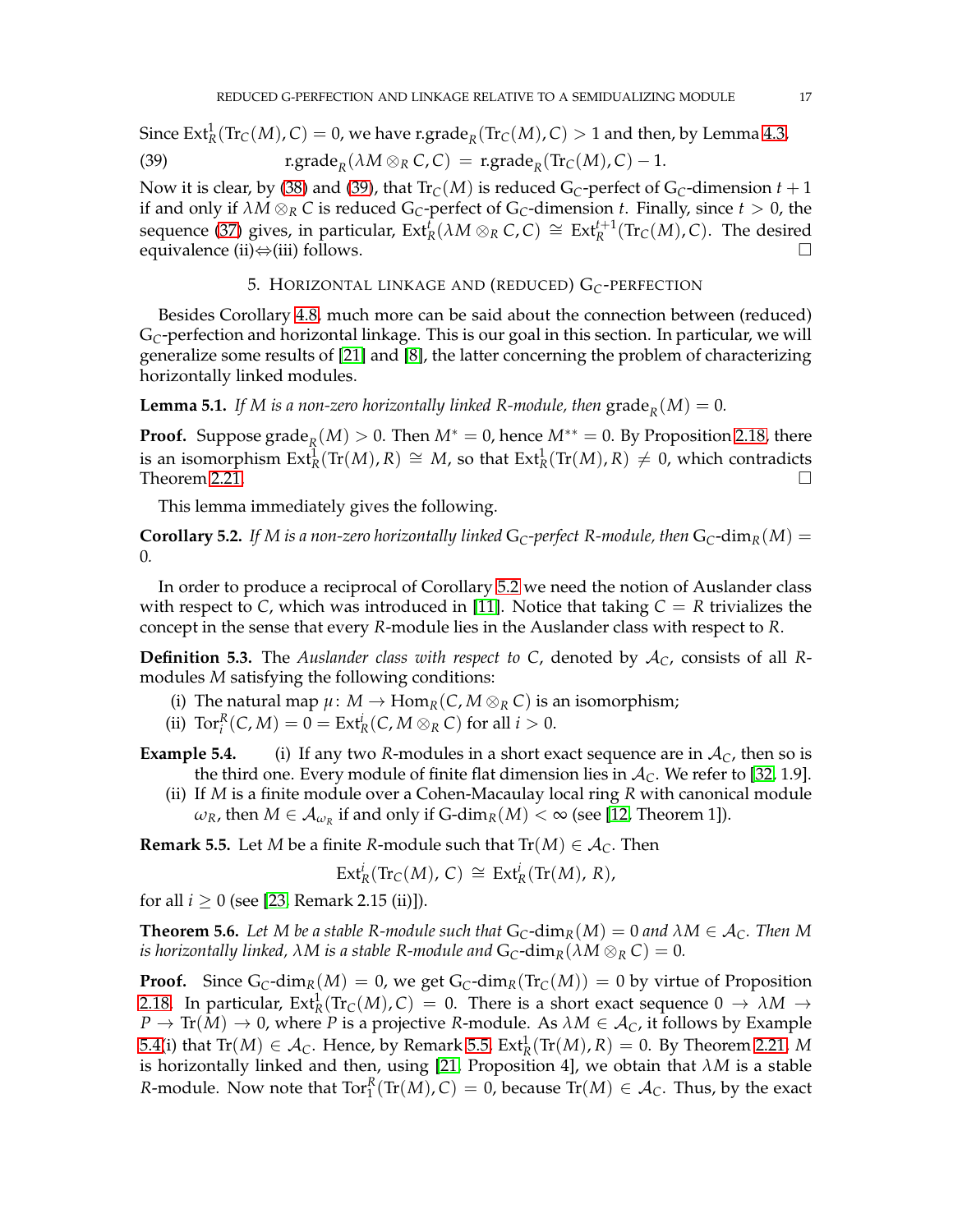sequence  $0 \to \lambda M \otimes_R C \to P \otimes_R C \to \text{Tr}_C(M) \to 0$  seen in Remark [3.10,](#page-10-1) we conclude by Proposition [2.6](#page-2-2) that  $\lambda M \otimes_R C$  has  $G_C$ -dimension zero.

We point out that Theorem [5.6](#page-16-1) is a generalization of [\[21,](#page-21-7) Theorem 1]. Next, we provide a number of consequences, the first of which extends [\[21,](#page-21-7) Corollary 2] (which requires the ring to be Gorenstein) to the class of Cohen-Macaulay local rings with canonical module.

**Corollary 5.7.** Let R be a Cohen-Macaulay local ring with canonical module  $\omega_R$ , and let M be *a* stable maximal Cohen-Macaulay R-module. Assume that  $G\text{-dim}_R(\lambda M) < \infty$ . Then M is *horizontally linked and λM is again a stable maximal Cohen-Macaulay R-module.*

**Proof.** By Example 5.4(ii),  $\lambda M \in \mathcal{A}_{\omega_R}$ . By [\[23,](#page-21-5) Lemma 2.16(i)], we get depth<sub>*R*</sub>( $\lambda M$ ) =  $\operatorname{depth}_R(\lambda M\otimes_R\omega_R)$ . Since  $M$  is stable, it follows by [\[1,](#page-21-32) Theorem 32.13 and Corollary 32.14] that  $\lambda M \neq 0$ . Thus, by Proposition [2.13](#page-3-4) and Theorem [2.12,](#page-3-2) we have

$$
\mathrm{G}_{\omega_R}\text{-dim}_R(\lambda M)\,=\,\mathrm{G}_{\omega_R}\text{-dim}_R(\lambda M\otimes_R\omega_R).
$$

Also note that  $G_{\omega_R}$ -dim<sub>*R*</sub>(*M*) = 0. Now the assertion is clear by Theorem [5.6.](#page-16-1)

<span id="page-17-0"></span>**Corollary 5.8.** Let M be a  $G_C$ -perfect R-module such that  $\lambda M \in A_C$ . Then, M is horizontally *linked if and only if* M *is stable with*  $G_C$ -dim<sub>*R*</sub>(*M*) = 0*.* 

**Proof.** If *M* is horizontally linked, then  $G_C$ -dim<sub>*R*</sub>(*M*) = 0 and *M* is stable, by Corollary [5.2](#page-16-3) and [\[21,](#page-21-7) Proposition 3], respectively. The converse is given by Theorem [5.6.](#page-16-1)

**Corollary 5.9.** Let R be a Cohen-Macaulay local ring with canonical module  $\omega_R$ , and let M be *a non-zero Cohen-Macaulay R-module such that* G-dim*R*(*λM*) < ∞*. Then, M is horizontally linked if and only if M is stable maximal Cohen-Macaulay.*

**Proof.** By Proposition [2.13,](#page-3-4) *M* has finite  $G_{\omega_R}$ -dimension. As depth $(R) = \dim(R)$  and  $\operatorname{depth}_R(M) = \dim_R(M)$ , it follows, by Theorem [2.12](#page-3-2) and [\[6,](#page-21-26) Corollary 2.1.4], that

 $G_{\omega_R}$ -dim<sub>*R*</sub>(*M*) = dim<sub>(</sub>*R*) – dim<sub>*R*</sub>(*M*) = ht(ann<sub>*R*</sub>(*M*)) = grade<sub>*R*</sub>(*M*),

where ht(ann<sub>*R*</sub>(*M*)) stands for the height of the annihilator ann<sub>*R*</sub>(*M*) of *M* – this coincides with grade<sub>*R*</sub>(*M*) because *R* is Cohen-Macaulay. It follows that *M* is  $G_{\omega_R}$ -perfect. Note that  $G_{\omega_R}$ -dim<sub>*R*</sub>( $M$ ) = 0 if and only if *M* is maximal Cohen-Macaulay. Since  $G$ -dim<sub>*R*</sub>( $\lambda$ *M*) <  $\infty$ , we have  $\lambda M \in A_{\omega_R}$  by Example 5.4(ii). Now Corollary [5.8](#page-17-0) yields the result.

In the Gorenstein case (so that every finite module has finite G-dimension) we immediately get the following.

**Corollary 5.10.** *Let R be a Gorenstein local ring and let M be a non-zero Cohen-Macaulay Rmodule. Then, M is horizontally linked if and only if M is stable maximal Cohen-Macaulay.*

The next three results are of self-interest and will furthermore be useful in the proof of Theorem [5.14.](#page-18-0)

<span id="page-17-1"></span>**Proposition 5.11.** *Let M be a reduced* G*C-perfect R-module of* G*C-dimension n. Assume that*  $\operatorname{grade}_R(\operatorname{Ext}_R^n(M, C)) \ge n + 1$ *. Then*  $\operatorname{Ext}_R^1(\operatorname{Tr}_C(M), C) = 0$ *.* 

**Proof.** By the hypothesis on the grade, we have  $Ext_R^n(Ext_R^n(M, C), C) = 0$ . On the other hand, applying Proposition [3.7](#page-8-4) (with  $i = 1$ ), we get an isomorphism  $Ext_R^n(Ext_R^n(M, C), C) \cong$  $\text{Ext}^1_R(\text{Tr}_C(M), C)$ . The result follows.

In Proposition [4.1](#page-11-3) we showed that if *M* is a finite *R*-module of finite *GC*-dimension, then  $\operatorname{grade}_R(\operatorname{Ext}_R^i(M,\mathcal{C}))\geq i$  for all  $i>0$ . This can be improved if moreover *M* is horizontally linked, as follows.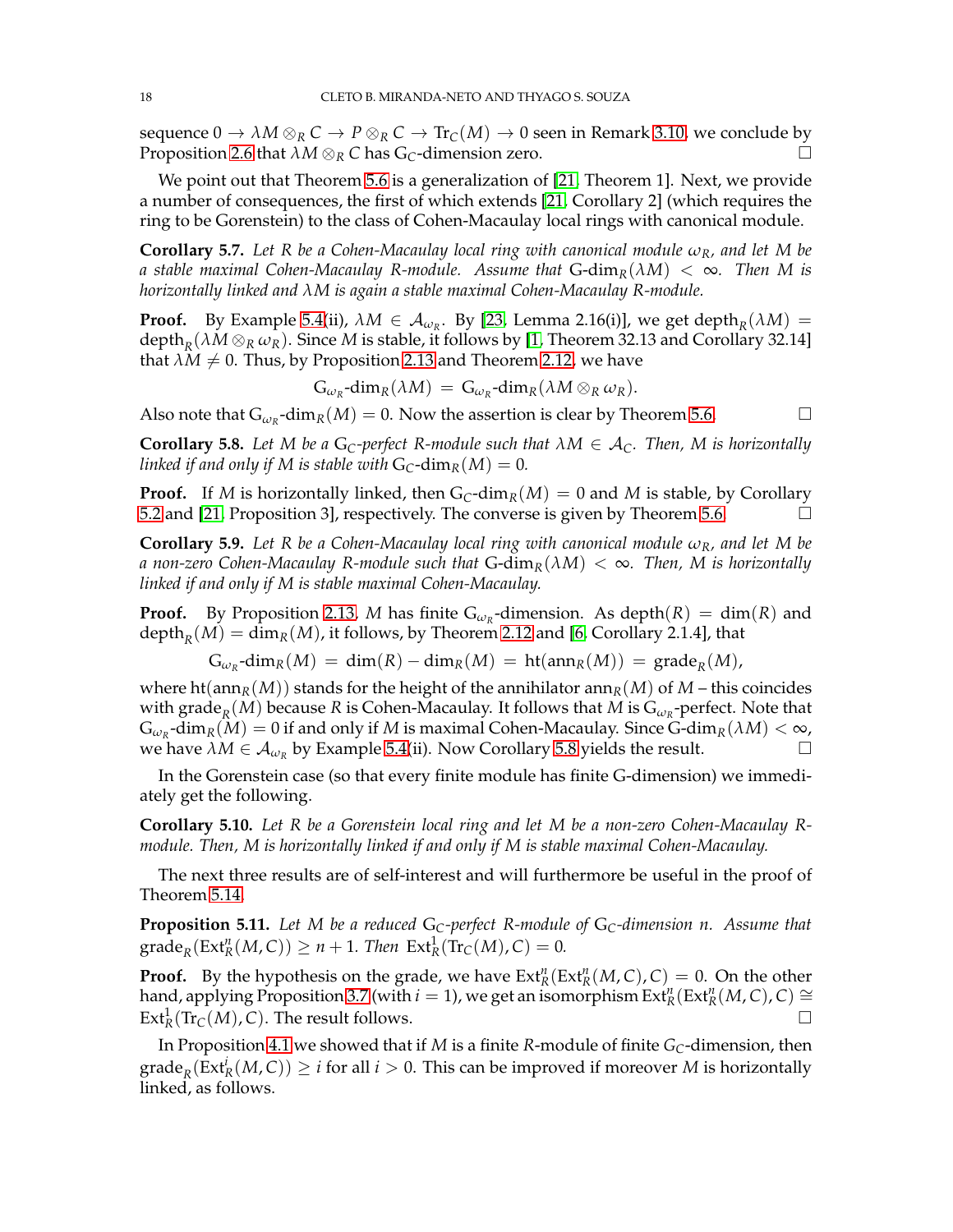<span id="page-18-2"></span>**Proposition 5.12.** *Let M be a horizontally linked R-module of finite* G*C-dimension. Then, for any given*  $i > 0$ *,* 

$$
\operatorname{grade}_R(\operatorname{Ext}^i_R(M,\,C))\,\geq\,i+1.
$$

**Proof.** By [\[23,](#page-21-5) Remark 2.15(i)],  $Ext^1_R(Tr_C(M), C) = 0$ . By Lemma [2.23\(](#page-4-2)ii), *M* is a *C*-syzygy module, i.e there exists an exact sequence  $0 \rightarrow M \rightarrow L$ , where  $L = P \otimes_R C$  and P is a finite projective *R*-module. Recall that  $G_C$ -dim<sub>*R*</sub>(*L*) = 0. Set *N* = Coker(*M*  $\rightarrow$  *L*). Since  $\text{Ext}^i_R(L, C) = 0$  for all  $i > 0$ , we get  $\text{Ext}^i_R(M, C) \cong \text{Ext}^{i+1}_R(N, C)$ , for all  $i > 0$ . As  $G_C$ -dim<sub>*R*</sub>(*M*) <  $\infty$ , we must have  $G_C$ -dim<sub>*R*</sub>(*N*) <  $\infty$  by Proposition [2.10.](#page-2-3) Therefore, using Proposition [4.1,](#page-11-3) we obtain  $\mathrm{grade}_R(\mathrm{Ext}^i_R(M, C)) = \mathrm{grade}_R(\mathrm{Ext}^{i+1}_R(N, C)) \geq i+1$ , for all  $i > 0$ .

<span id="page-18-1"></span>**Proposition 5.13.** *Let M be a horizontally linked reduced* G*C-perfect R-module of* G*C-dimension n*. Assume that  $\text{Tor}_1^R(\text{Tr}(M), C) = 0$ . Then,

$$
r.\mathsf{grade}_R(M,C) + r.\mathsf{grade}_R(\lambda M \otimes_R C,C) = \mathsf{grade}_R(\mathsf{Ext}^n_R(M,C)).
$$

**Proof.** Consider a short exact sequence  $0 \to \lambda M \otimes_R C \to P \otimes_R C \to \text{Tr}_C(M) \to 0$ , where *P* is a projective *R*-module (see Remark [3.10\)](#page-10-1). Since *M* is horizontally linked, [\[23,](#page-21-5) Remark 2.15(i)] gives  $Ext^1_R(Tr_C(M), C) = 0$ , which forces r.grade<sub>R</sub>(Tr<sub>C</sub>(*M*), *C*) > 1. By Lemma [4.3,](#page-12-5) we have r.grade $_R(\lambda M \otimes_R C, C) =$  r.grade $_R(\text{Tr}_C(M), C) - 1$ . Now the assertion is clear by Proposition [4.2.](#page-12-6)  $\Box$ 

We are now prepared to prove the following theorem, which characterizes, numerically, when a reduced G*C*-perfect module (subject to a few additional conditions) is horizontally linked. It generalizes and improves [\[8,](#page-21-2) Proposition 3.5(ii)].

<span id="page-18-0"></span>**Theorem 5.14.** *Let M be a stable reduced* G*C-perfect R-module of* G*C-dimension n. Assume that λM* ∈ A*C. Then the following assertions are equivalent:*

- (i) *M is horizontally linked;*
- (ii)  $\text{r.grade}_{R}(M, C) + \text{r.grade}_{R}(\lambda M) = \text{grade}_{R}(\text{Ext}_{R}^{n}(M, C));$
- (iii)  $\operatorname{grade}_R(\operatorname{Ext}^n_R(M,C)) \geq n+1;$
- (iv)  $\mathrm{grade}_R(\mathrm{Ext}^i_R(M,C)) \geq i+1$ , *for all i* > 0.

**Proof.** Let us first prove the implication (i)  $\Rightarrow$  (ii). Since  $\lambda M \in \mathcal{A}_C$ , it follows by [\[32,](#page-21-19) Theorem 4.1 e Corollary 4.2] that  $\text{Ext}^i_R(\lambda M \otimes_R C, C) \cong \text{Ext}^i_R(\lambda M, R)$ , for all  $i > 0$ . Then  $\text{r.grade}_R(\lambda M) = \text{r.grade}_R(\lambda M \otimes_R C, C)$ . Consider an exact sequence  $0 \to \lambda M \to P \to P$  $Tr(M) \rightarrow 0$ , where *P* is a finite projective *R*-module. By Example 5.4(i),  $Tr(M) \in \mathcal{A}_C$ . In particular,  $\text{Tor}_{1}^{R}(\text{Tr}(M), C) = 0$ . Therefore, by Proposition [5.13,](#page-18-1) we have

$$
\text{r.grade}_{R}(M,C) + \text{r.grade}_{R}(\lambda M) \ = \ \text{grade}_{R}(\text{Ext}^{n}_{R}(M,\,C)).
$$

To show that (ii)  $\Rightarrow$  (iii), simply note that r.grade<sub>*R*</sub>(*M*, *C*) = *n* and r.grade<sub>*R*</sub>( $\lambda$ *M*)  $\geq$  1, and hence

$$
\operatorname{grade}_R(\operatorname{Ext}^n_R(M,\,C)) = \operatorname{r.\!grade}_R(M,C) + \operatorname{r.\!grade}_R(\lambda M) \ge n+1.
$$

Now we prove (iii)  $\Rightarrow$  (i). By Proposition [5.11,](#page-17-1) we get  $\mathrm{Ext}^1_R(\mathrm{Tr}_\mathbb{C}(M),\mathbb{C})=0$ . As  $\lambda M\in$  $\mathcal{A}_C$ , we also have  $\text{Tr}(M) \in \mathcal{A}_C$ . Thus, by Remark [5.5](#page-16-4) it follows that  $\text{Ext}^1_R(\text{Tr}(M), R) = 0$ . Because in addition *M* is stable, Theorem [2.21](#page-4-3) gives that *M* is horizontally linked.

Thus, we have shown that the statements (i), (ii), (iii) are equivalent. To conclude, the implication (iv)  $\Rightarrow$  (iii) is obvious, and notice for instance that (i)  $\Rightarrow$  (iv) follows readily by Proposition [5.12.](#page-18-2)  $\Box$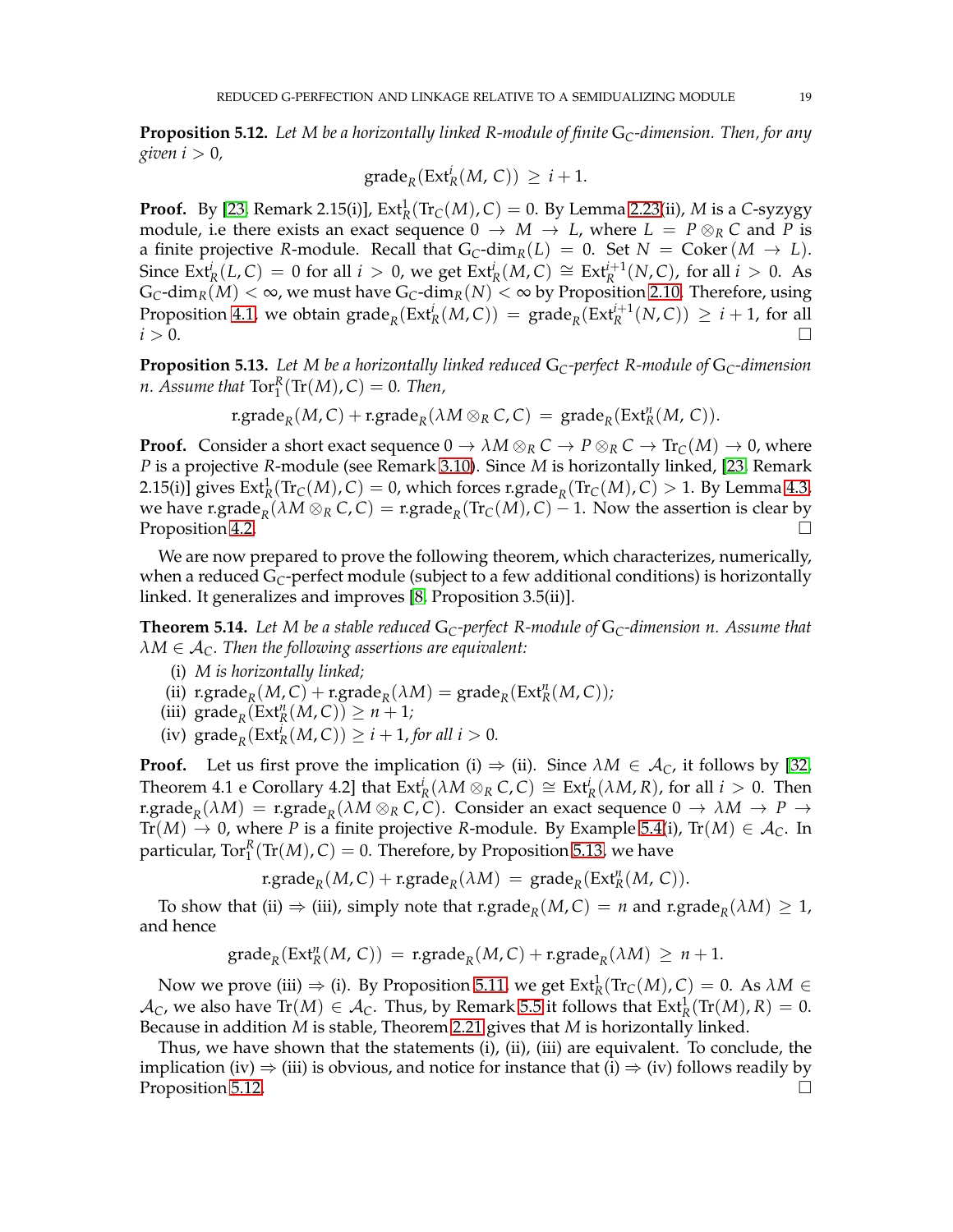We close the section with the expected generalization of [\[8,](#page-21-2) Proposition 3.5(i)].

**Proposition 5.15.** *Let M be a reduced* G*C-perfect R-module of* G*C-dimension n. Assume that*  $\lambda M \in \mathcal{A}_{C}$ *. Then* 

$$
\text{Ext}^i_R(\lambda M, R) \cong \text{Ext}^{i+n}_R(\text{Ext}^n_R(M, C), C)
$$

*for all*  $i > 0$ *.* 

**Proof.** As seen in the proof of Theorem [5.14,](#page-18-0) we have  $Ext_R^i(\lambda M \otimes_R C, C) \cong Ext_R^i(\lambda M, R)$ for all  $i > 0$ , and moreover  $\text{Tor}_{1}^{R}(\text{Tr}(M), C) = 0$ . Now the result follows by Corollary [3.11.](#page-10-5) □

### 6. REDUCED G*C*-PERFECTION VERSUS *C*-*k*-TORSIONLESSNESS

<span id="page-19-0"></span>We begin this last section by recalling the following definition, given in [\[18,](#page-21-33) Definition 2], which generalizes the notion of *k*-torsionless module, where  $k \geq 0$  is an integer.

**Definition 6.1.** Let *M* be a finite *R*-module and let  $k > 0$  be an integer. Then *M* is called *C*-*k*-*torsionless* if either  $k = 0$  or  $k \ge 1$  and

$$
\mathrm{Ext}^i_R(\mathrm{Tr}_C(M), C) = 0
$$

for all  $1 \leq i \leq k$ .

It is worth mentioning that [\[18\]](#page-21-33) employed the terminology *ω-k-torsionfree*, and that yet other names have appeared in the literature; see, for instance, [\[2\]](#page-21-21) and [\[9\]](#page-21-3).

In general, the classes of *C*-*k*-torsionless modules and reduced G*C*-perfect modules are incomparable in the sense that there is no inclusion between them, as the following remark illustrates.

<span id="page-19-1"></span>**Remark 6.2.** Let *k* be a positive integer and let *M* be a non-zero finite *R*-module.

- (i) If  $G_C$ -dim<sub>*R*</sub>(*M*) = 0 then by Proposition [2.18\(](#page-3-0)iii) and Remark [2.8](#page-2-1) it follows that *M* is *C*-*k*-torsionless, but obviously *M* cannot be reduced G*C*-perfect.
- (ii) If *M* is  $G_C$ -perfect of positive grade, then *M* is reduced  $G_C$ -perfect, and applying Example [4.4\(](#page-12-0)i) (with  $n = 1$ ) yields in particular that the module  $\mathcal{T}_1^C(M) = \text{Tr}_C(M)$ has reduced grade 1, thus forcing  $\text{Ext}^1_R(\text{Tr}_C(M), C) \neq 0$ , which prevents M from being *C*-*k*-torsionless.

The next result provides a necessary and sufficient condition for a reduced G*C*-perfect module to be *C*-*k*-torsionless.

<span id="page-19-2"></span>**Proposition 6.3.** Let M be a reduced  $G_C$ -perfect R-module of  $G_C$ -dimension n, and let  $k \geq 0$  be *an integer. Then, M is C-k-torsionless if and only if*

$$
\operatorname{grade}_R(\operatorname{Ext}^n_R(M,\,C))\,\geq\,n+k.
$$

**Proof.** Assume that *M* is *C*-*k*-torsionless. By definition,  $Ext^i_R(\text{Tr}_C(M), C) = 0$  for all  $1 \leq i \leq k$ , and so r.grade<sub>R</sub>(Tr<sub>C</sub>(*M*), *C*)  $\geq k+1$ . By Proposition [4.2,](#page-12-6) we have

$$
\operatorname{grade}_R(\operatorname{Ext}^n_R(M,\,C)) = \operatorname{r.grade}_R(\operatorname{Tr}_C(M),C) + n - 1 \ge n + k.
$$

Conversely, suppose  $\mathrm{grade}_R(\mathrm{Ext}^n_R(M,C))\geq n+k$ . By using Proposition [4.2](#page-12-6) again, we get

$$
\text{r.grade}_{R}(\text{Tr}_{C}(M), C) = \text{grade}_{R}(\text{Ext}_{R}^{n}(M, C)) - n + 1 \geq k + 1.
$$

Therefore,  $\text{Ext}^i_R(\text{Tr}_C(M), C) = 0$  for all  $1 \le i \le k$ , i.e. *M* is *C*-*k*-torsionless.

In this context we may naturally raise the following question.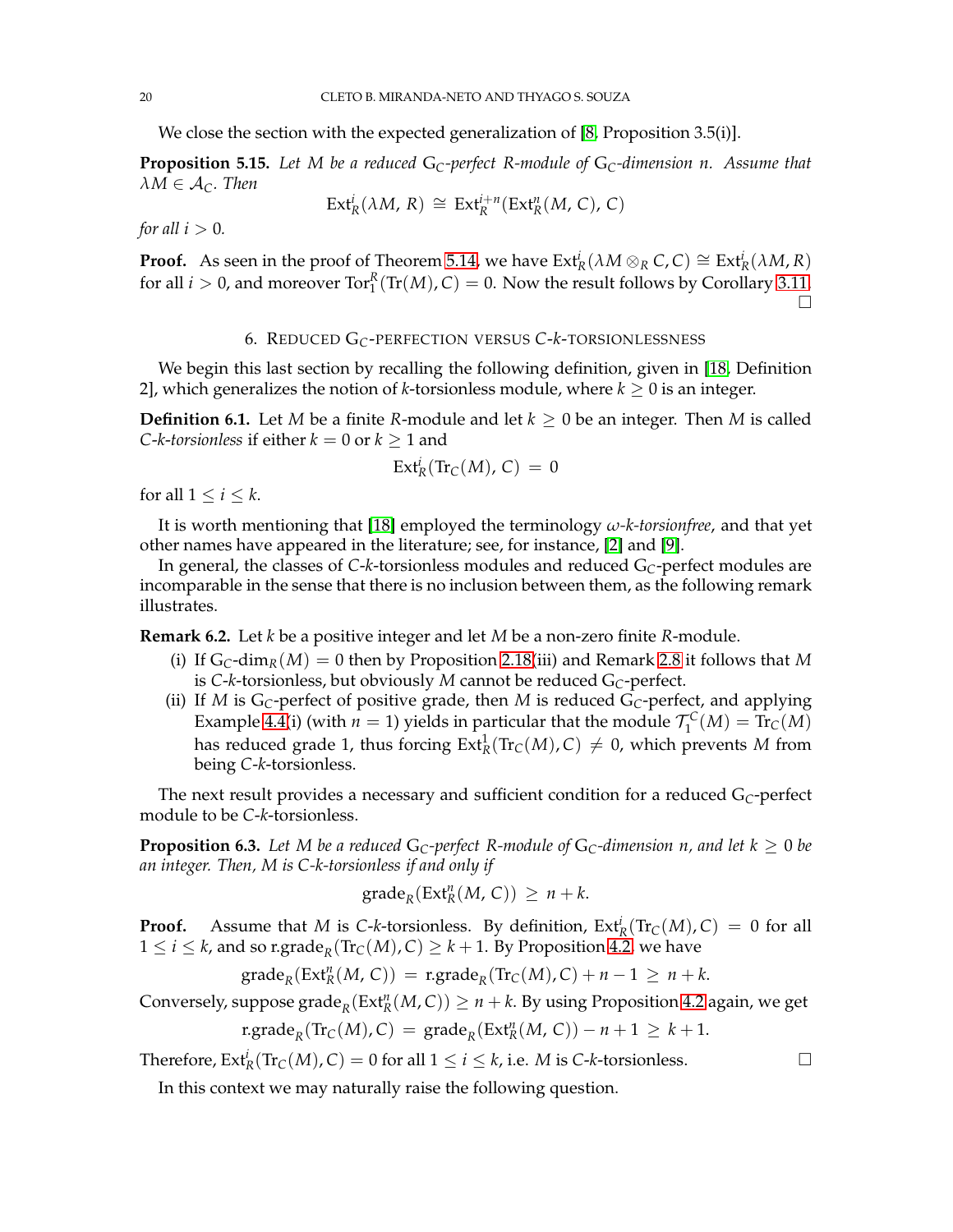**Question 6.4.** Let *M* be a *C*-*k*-torsionless *R*-module. Under what conditions is *M* reduced G*C*-perfect?

<span id="page-20-4"></span>**Corollary 6.5.** *Let M be a stable reduced* G*C-perfect R-module of* G*C-dimension n. Assume that λM* ∈ A*C. The following conditions are equivalent:*

- (i) *M is horizontally linked;*
- (ii) *M is C-*1*-torsionless;*
- (iii) *M is C-syzygy.*

**Proof.** First, by Proposition [6.3,](#page-19-2) the assertion (ii) is equivalent to grade<sub>*R*</sub>(Ext<sup>*n*</sup><sub>*R*</sub>(*M*, *C*))  $\ge$ *n* + 1, so that the equivalence between (i) and (ii) is given by Theorem [5.14.](#page-18-0) Now note that Tr( $M$ )  $\in A_C$ , and hence, by Lemma [2.23](#page-4-2) and Remark [5.5,](#page-16-4) the assertion (iii) is seen to be equivalent to  $\text{Ext}^1_R(\text{Tr}(M), R) = 0$ . Since *M* is stable, this vanishing is equivalent to (i) by virtue of Theorem [2.21.](#page-4-3)

In the example below (which appears to be new), we are concerned with the description of a family of modules lying in the intersection of the classes of *C*-*k*-torsionless modules and reduced  $G_C$ -perfect modules.

<span id="page-20-0"></span>**Example 6.6.** Let *n* be a positive integer, *k* a non-negative integer, and *M* a non-zero finite *R*-module such that  $\text{grade}_R(M) \geq n+k$ . Then  $\mathcal{T}_n^C(M)$  is both *C-k*-torsionless and reduced G*C*-perfect of G*C*-dimension *n*.

**Proof.** Set  $M' = \mathcal{T}_n^C(M)$ . By Example [4.4\(](#page-12-0)i),  $M'$  is a reduced G<sub>C</sub>-perfect *R*-module of G<sub>C</sub>dimension *n*. Thus, by Proposition [6.3,](#page-19-2) proving that  $\mathrm{grade}_R(\mathrm{Ext}_R^n(M', C)) \geq n + k$  will do the job. By Proposition [4.2,](#page-12-6) we have

(40) 
$$
\operatorname{grade}_R(\operatorname{Ext}^n_R(M', C)) = n + \operatorname{r.grade}_R(\operatorname{Tr}_C(M'), C) - 1.
$$

By Proposition [2.17,](#page-3-3) we have an exact sequence  $0\to \Omega^{n-1}M\to \text{Tr}_\mathcal{C}(M')\to X\to 0$ , where  $G_C$ -dim<sub>*R*</sub>(*X*) = 0. Thus,

(41) 
$$
\operatorname{r.grade}_{R}(\Omega^{n-1}M,C) = \operatorname{r.grade}_{R}(\operatorname{Tr}_{C}(M'),C).
$$

Now consider the exact sequence

<span id="page-20-3"></span><span id="page-20-2"></span><span id="page-20-1"></span>
$$
0 \to \Omega^{n-1}M \to P_{n-2} \to \cdots \to P_0 \to M \to 0,
$$

where  $P_j$  is a finite projective *R*-module for each  $j = 0, \ldots, n-2$ . Because grade $_R(M) \geq 0$ *n* + *k* ≥ *n* > *n* − 1 and Ext<sup>*i*</sup><sub>*R*</sub>(*P*<sub>*j*</sub>, *C*) = 0 for all *i* > 0 and *j* = 0, . . . , *n* − 2, it follows by Lemma [4.3](#page-12-5) that

(42) 
$$
\operatorname{r.grade}_{R}(\Omega^{n-1}M, C) = \operatorname{r.grade}_{R}(M, C) - n + 1.
$$

Therefore, by [\(40\)](#page-20-1), [\(41\)](#page-20-2), and [\(42\)](#page-20-3),

$$
\operatorname{grade}_R(\operatorname{Ext}^n_R(M',C)) = \operatorname{r.grade}_R(M,C) = \operatorname{grade}_R(M) \ge n+k,
$$

as needed.  $\Box$ 

Let us close the paper with a related example in the case  $C = R$ . Let *n* be a positive integer and let *M* be a finite *R*-module with (possibly infinite) projective dimension at least *n*, so that  $\Omega^{n-1}M$  is not projective. Thus, with the objective of verifying the statement given below, we may assume that the transpose  $\mathcal{T}_n(M) = \text{Tr}\Omega^{n-1}M$  is a stable *R*-module. Finally, we use Corollary [6.5](#page-20-4) and Example [6.6.](#page-20-0)

**Example 6.7.** If, in addition,  $\text{grade}_R(M) \ge n + k$  for some positive integer *k*, then  $\mathcal{T}_n(M)$ is *k*-torsionless, reduced G-perfect of G-dimension *n*, and horizontally linked.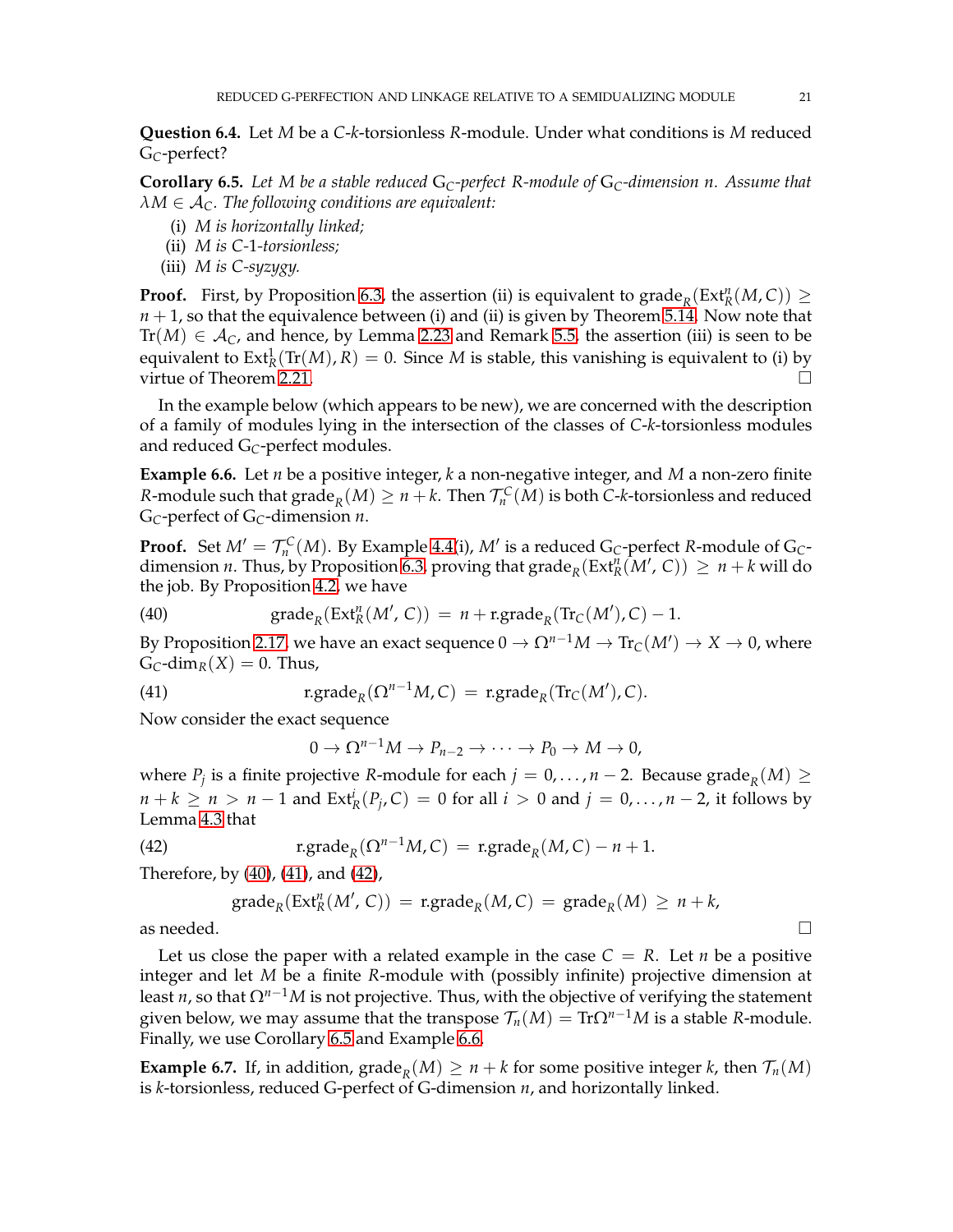**Acknowledgements.** The first author was partially supported by CNPq (Brazil), grant 301029/2019-9. The second author was supported by a CAPES (Brazil) Doctoral Scholarship.

### **REFERENCES**

- <span id="page-21-32"></span><span id="page-21-21"></span>[1] F. W. Anderson, K. R. Fuller, Rings and categories of modules, second ed., Springer-Verlag, 1992.
- <span id="page-21-31"></span>[2] T. Araya, K.-i. Iima, Remarks on torsionfreeness and its applications, Comm. Algebra **46** (2017), 191–200.
- <span id="page-21-0"></span>[3] M. Auslander, Modules over unramified regular local rings, Illinois J. Math. **5** (1961), 631–647.
- <span id="page-21-1"></span>[4] M. Auslander, M. Bridger, Stable module theory. American Mathematical Society, Providence, R.I., 1969.
- <span id="page-21-26"></span>[5] H. Bass, On the ubiquity of Gorenstein rings, Math. Z. **82** (1963), 8–28.
- <span id="page-21-10"></span>[6] W. Bruns, J. Herzog, Cohen-Macaulay rings. Revised edition, Cambridge University Press, 1998.
- <span id="page-21-2"></span>[7] L. W. Christensen, Semi-dualizing complexes and their Auslander categories, Trans. Amer. Math. Soc. **353** (2001), 1839–1883.
- <span id="page-21-3"></span>[8] M. T. Dibaei, A. Sadeghi, Linkage of finite Gorenstein dimension modules, J. Algebra **376** (2013), 261–278.
- <span id="page-21-4"></span>[9] M. T. Dibaei, A. Sadeghi, Linkage of modules and the Serre conditions, J. Pure Appl. Algebra **219** (2015), 4458–4478.
- [10] M. T. Dibaei, A. Sadeghi, Linkage of modules with respect to a semidualizing module, Pacific J. Math. **294** (2018), 307–328.
- <span id="page-21-30"></span><span id="page-21-6"></span>[11] H. B. Foxby, Gorenstein modules and related modules, Math. Scand. **31** (1972), 267–285.
- <span id="page-21-24"></span>[12] H. B. Foxby, Quasi-perfect modules over Cohen-Macaulay rings, Math. Nachr. **66** (1975), 103–110.
- [13] Y. Geng, A generalization of the Auslander transpose and the generalized Gorenstein dimension, Czechoslovak Math. J. **63** (2013), 143–156.
- <span id="page-21-27"></span><span id="page-21-25"></span>[14] Y. Geng, N. Ding, W-Gorenstein modules, J. Algebra **325** (2011), 132–146.
- [15] A. A. Gerko, On homological dimensions (Russian) Mat. Sb. **192** (2001), 79–94; translation in Sb. Math. **192** (2001), 1165–1179.
- <span id="page-21-11"></span><span id="page-21-8"></span>[16] E. S. Golod, G-dimension and generalized perfect ideals, Proc. Steklov Inst. Math. **165** (1985), 67–71.
- [17] H. Holm, P. Jørgensen, Semidualizing modules and related Gorenstein homological dimension, J. Pure Appl. Algebra **205** (2006), 423–445.
- <span id="page-21-33"></span>[18] Z. Y. Huang, *ω*-torsionfree modules and *ω*-left approximation dimension, Sci China Ser A: Math, **44** (2001), 184–192.
- <span id="page-21-22"></span>[19] D. A. Jorgensen, G. J. Leuschke, S. Sather-Wagstaff, Presentations of rings with non-trivial semidualizing modules, Collect. Math. **63** (2012), 165–180.
- <span id="page-21-20"></span><span id="page-21-7"></span>[20] T. Y. Lam, A first course in noncommutative rings, Springer-Verlag, 1991.
- <span id="page-21-28"></span>[21] A. Martsinkovsky, J. R. Strooker, Linkage of modules, J. Algebra **271** (2004), 587–626.
- <span id="page-21-5"></span>[22] C. J. Rego, A note on one dimensional Gorenstein rings, J. Pure Appl. Algebra **12** (1978), 111–115.
- <span id="page-21-12"></span>[23] A. Sadeghi, Linkage of finite G*C*-dimension modules, J. Pure Appl. Algebra **221** (2017), 1344–1365.
- [24] M. Salimi, S. Sather-Wagstaff, E. Tavasoli, S. Yassemi, Relative Tor functors with respect to a semidualizing module, Algebr. Represent. Theory **17** (2014), 103–120.
- <span id="page-21-13"></span>[25] M. Salimi, E. Tavasoli, S. Yassemi, Top local cohomology modules and Gorenstein injectivity with respect to a semidualizing module, Arch. Math (Basel) **98** (2012), 299–305.
- <span id="page-21-14"></span>[26] M. Salimi, E. Tavasoli, P. Moradifar, S. Yassemi, Syzygy and torsionless modules with respect to a semidualizing module, Algebr. Represent. Theory **17** (2014), 1217–1234.
- <span id="page-21-15"></span>[27] M. Salimi, E. Tavasoli, S. Yassemi, Reflexive modules with finite Gorenstein dimension with respect to a semidualizing module, Proc. Indian Acad. Sci. (Math. Sci.) **125** (2015), 21–28.
- <span id="page-21-23"></span><span id="page-21-16"></span>[28] S. Sather-Wagstaff, Semidualizing modules. http://ssather.people.clemson.edu/DOCS/sdm.pdf
- [29] S. Sather-Wagstaff, T. Sharif, D. White, Comparison of relative cohomology theories with respect to semidualizing modules, Math. Z. **264** (2010), 571–600.
- <span id="page-21-17"></span>[30] S. Sather-Wagstaff, T. Sharif, D. White, Tate cohomology with respect to semidualizing modules, J. Algebra **324** (2010), 2336–2368.
- <span id="page-21-18"></span>[31] S. Sather-Wagstaff, S. Yassemi, Modules of finite homological dimension with respect to a semidualizing module, Arch. Math. (Basel) **93** (2009), 111–121.
- <span id="page-21-29"></span><span id="page-21-19"></span>[32] R. Takahashi, D. White, Homological aspects of semidualizing modules, Math. Scand. **106** (2010), 5–22.
- <span id="page-21-9"></span>[33] B. Ulrich, Gorenstein rings and modules with high numbers of generators, Math. Z. **188** (1984), 23–32.
- [34] W. V. Vasconcelos, Divisor theory in module categories, North-Holland Math. Studies **14**, Notas de Matem´atica **53**, North-Holland, Amsterdam, 1974.